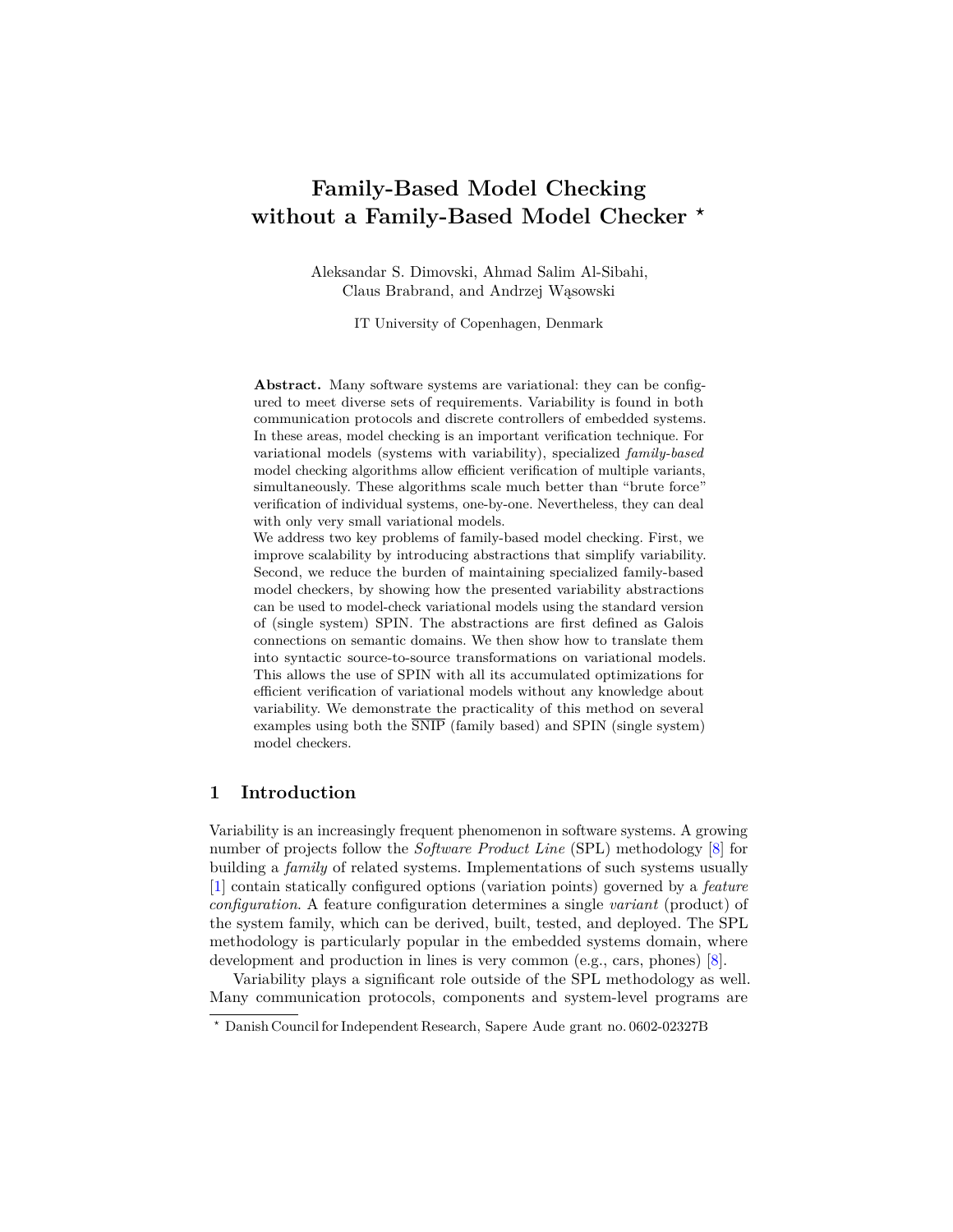highly configurable: a set of parameters is decided/implemented statically and then never changes during execution.

These systems interpret decisions over variation point at runtime, instead of statically configuring them. Nevertheless, since the configurations do not normally change during the time of execution, the abstract semantics of highly configurable systems is similar to static SPLs. Thus, systems with variability, i.e. system families, can be conceptually specified using *variational* models.

Since embedded systems, system-level software and communication protocols frequently are safety critical, they require rigorous validation of models, where model-checking is a primary validation technique. Performance of single-variant (single-system) model checking algorithms depends on the size of the model and the size of the specification property [\[2\]](#page-17-1). Classical model-checking research provides abstraction and reduction techniques to address the complexity stemming from both the model and the specification [\[4,](#page-17-2)[13,](#page-17-3)[15\]](#page-17-4). In most of these works, the generation of the abstract model is based on abstract interpretation theory [\[11\]](#page-17-5): the semantics of the concrete model is related with the semantics of its abstract version by using Galois connections. Provided the abstraction preserves the property we want to check, the analysis of the smaller abstract model suffices to decide the satisfaction of the property on the concrete model.

Unfortunately, model checking families of systems is harder than modelchecking single systems because, combinatorically, the number of possible variants is exponential in the number of features (aka, configuration parameters). Hence, the "brute force" approach, that applies *single-system* model checking to each individual variant of a *family-based* system, one-by-one, is inefficient. To circumvent this problem, family-based model checking algorithms have been proposed [\[6,](#page-17-6)[7\]](#page-17-7). However, efficiency of these algorithms *still* depend on the size of the configuration space (still inherently exponential in the number of configuration parameters). In order to handle variational models efficiently we need abstraction and reduction techniques that address the third issue—the size of the configuration space.

In this paper, we use abstract interpretation to define a calculus of property preserving *variability abstractions* for variational models. Thus, we lay the foundations for *abstract* family-based model checking of variational models. Then, we define source-to-source transformations on the source level of input models, which enable an effective computation of abstract models syntactically from high-level modelling languages. This makes it easier to implement than using the semantic-based abstractions defined for (featured) transition systems [\[7\]](#page-17-7). We avoid the need for intermediate storage in memory of the semantics of the concrete variational model. It also opens up a possibility of verifying properties of variational models, so of multiple model variants simultanously, without using a dedicated family-based model checker such as SNIP [\[6\]](#page-17-6) (overlined purely to avoid confusion with SPIN). We can use variability abstraction to obtain an abstracted family-of-models (with a low number of variants) that can then be model checked via brute force using a single-system model checker (e.g., SPIN [\[16\]](#page-17-8)).

We make the following contributions: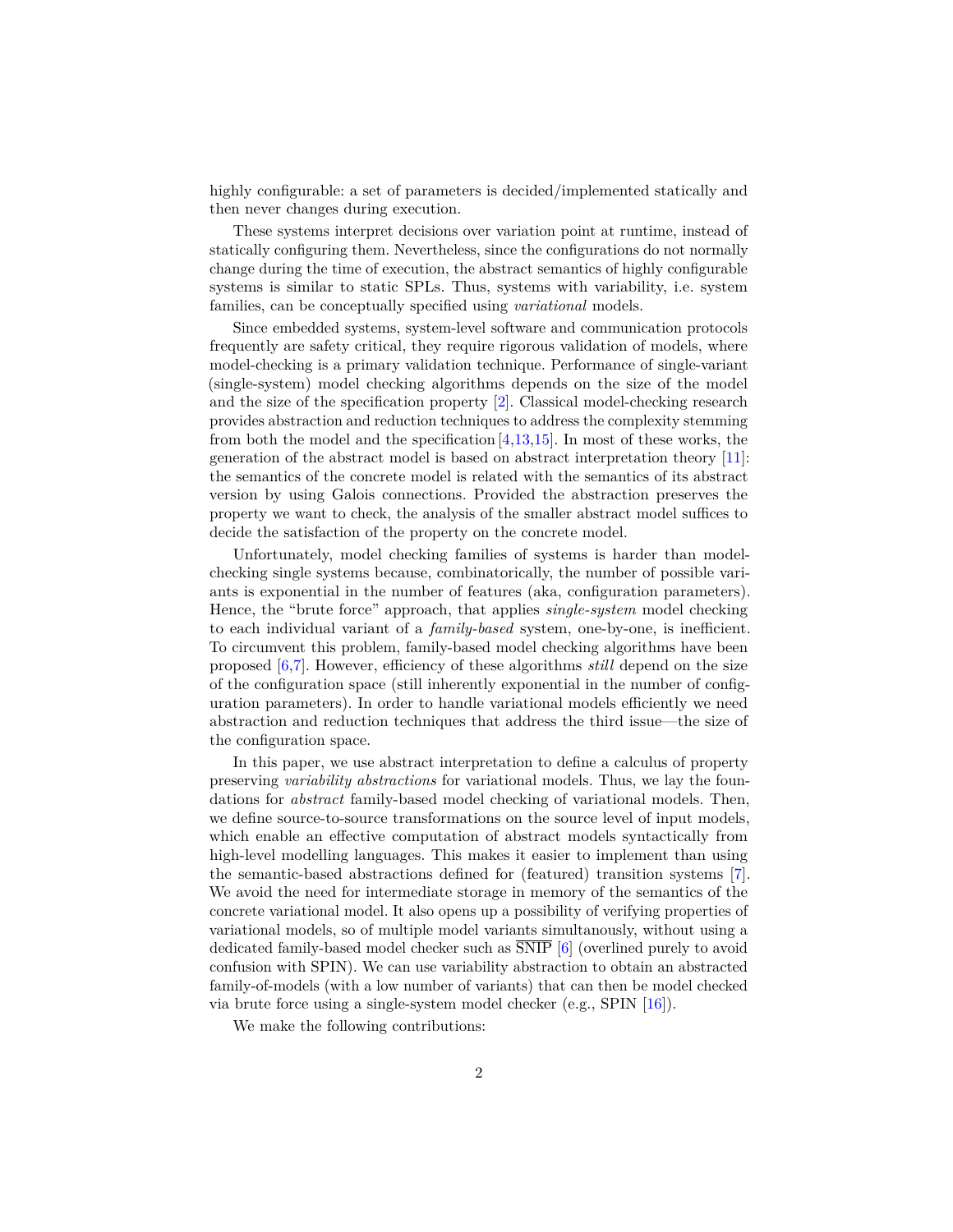- **– Variability abstractions:** A class of variability abstractions for featured transition systems, defined inductively using a simple compositional calculus of Galois connections.
- **– Soundness of abstraction:** A soundness result for the proposed abstractions, with respect to LTL properties.
- **– Abstraction via syntactic transformation:** A syntactic definition of the abstraction operators as source-to-source transformations on variational models. The transformations are shown to have the same effect as applying the abstractions to the semantics of models (featured transitions systems). This allows the application of abstractions in a preprocessing step, without any modifications to the model checking tools.
- **– Family-based model-checking w/o a family-based model checker:** A method for Family-based model-checking using an off-the-shelf model-checker. This method relies on partitioning and abstracting the variational models until the point when they contain no variability. The default highly-optimized implementation of SPIN can be used to verify the resulting abstracted models.
- **– Experimental evaluation:** An experimental evaluation exploring the effectiveness of the above method of family-based model checking with SPIN, as well as the impact of abstractions on the scalability of the state of the art family-based model checker SNIP.

This paper targets researchers and practitioners who already use model checking in their projects, but, so far, have only been analyzing one variant at a time. Although designed for SPIN, the proposed rewrite techniques shall be easily extensible to other model checkers, including probabilistic and real-time models. Also the designers of efficient family-based model checkers may find the methodology of applying abstractions ahead of analysis interesting, as it is much more lightweight to implement, yet very effective, as shown in our experiments.

# **2 Background: Variational Models of Behavior**

A common way of introducing variability into modeling languages is superimposing multiple variants in a single model [\[12\]](#page-17-9). Following this, Classen et al. present *f*PROMELA [\[6\]](#page-17-6), an extension of PROMELA with a static configuration-time branching capable of *enabling/disabling* model code in variants. They generalize the semantic model of Promela (transition systems) accordingly, including static guard conditions over features on transitions, creating *featured transition systems* (FTS). The guards determine in which variants the transitions appear. The set of legal configurations is encoded in a separate so-called *feature model* [\[17\]](#page-17-10). They have also proposed model-checking algorithms for verification of FTSs against LTL properties and implemented them in the  $\overline{\text{SNIP}}$  tool<sup>[1](#page-2-0)</sup>.

*Featured Transition Systems (FTS).* Let  $\mathbb{F} = \{A_1, \ldots, A_n\}$  be a finite set of Boolean variables representing the features available in a variational model. A

<span id="page-2-0"></span><sup>1</sup> <https://projects.info.unamur.be/fts/>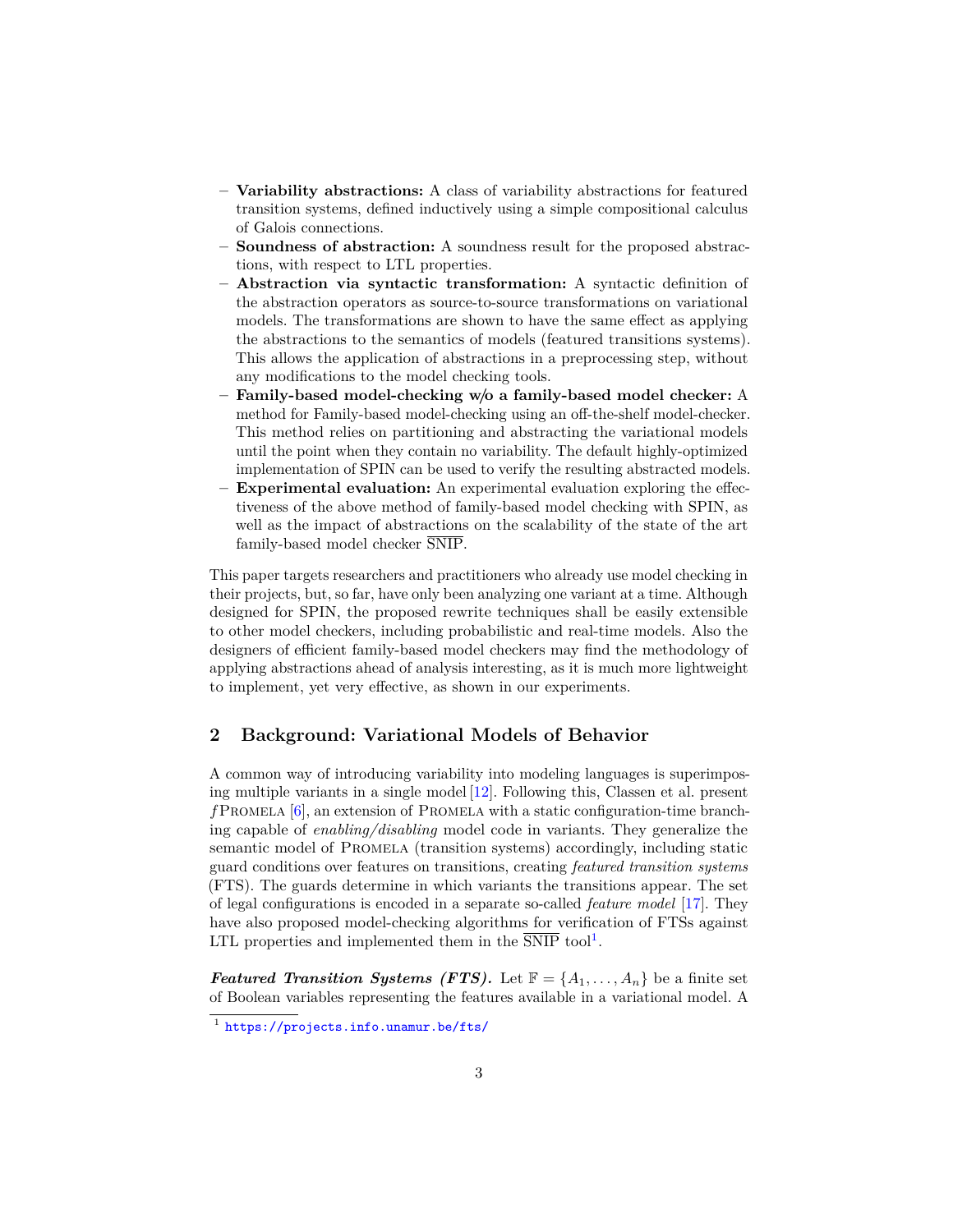*configuration* is a specific subset of features  $k \subseteq \mathbb{F}$ . Each configuration defines a variant of a model. Only a subset  $\mathbb{K} \subseteq 2^{\mathbb{F}}$  of configurations are valid. Equivalently, configurations can be represented as formulae (minterms). Each configuration  $k \in \mathbb{K}$  can be represented by the term  $\bigwedge_{i=1..n} \nu(A_i)$  where  $\nu(A_i) = A_i$  if  $A_i \in k$ , and  $\nu(A_i) = \neg A_i$  if  $A_i \notin k$ . (Since minterms can be bijectively translated into sets of features, we use both representations interchangeably.) In software engineering the set of valid configurations is typically described by a feature model [\[17\]](#page-17-10), but we disregard syntactic representations of the set K in this paper.

*Example 1.* Throughout this paper, we use the beverage VENDINGMACHINE example [\[7\]](#page-17-7). It contains the following features: VendingMachine, denoted *v*, for purchasing a drink which represents a mandatory root feature enabled in all variants; Tea (*t*), for serving tea; Soda (*s*), for serving soda; CancelPurchase (*c*), for canceling a purchase after a coin is entered; and FreeDrinks (*f*) for offering free drinks. Hence,  $\mathbb{F} = \{v, t, s, c, f\}$ . In this example, we assume that only configurations in the set  $\mathbb{K} = \{ \{v, s\}, \{v, s, t, c, f\}, \{v, t, c\}, \{v, t, c, f\} \}$  are valid. The valid configuration  $\{v, s\}$  can be expressed as the formula  $v \wedge s \wedge \neg t \wedge \neg c \wedge \neg f$ .

The behaviour of individual variants is given as transition systems.

**Definition 1.** *A transition system is a tuple*  $\mathcal{T} = (S, Act, trans, I, AP, L)$ *, where S is a set of states, Act is a set of actions,*  $trans \subseteq S \times Act \times S$  *<i>is a transition relation,*  $I \subseteq S$  *is a set of initial states,*  $AP$  *is a set of atomic propositions, and*  $L: S \to 2^{\overline{AP}}$  *is a labeling function. We write*  $s_1 \xrightarrow{\lambda} s_2$  *when*  $(s_1, \lambda, s_2) \in \text{trans.}$ 

An *execution* of a transition system  $\mathcal T$  is a nonempty, potentially infinite sequence  $\rho = s_0 \lambda_1 s_1 \lambda_2 \ldots$  such that  $s_0 \in I$  and  $s_i \stackrel{\lambda_{i+1}}{\longrightarrow} s_{i+1}$  for all  $i \geq 0$ . The *semantics* of  $\mathcal{T}$ , written  $\llbracket \mathcal{T} \rrbracket_{\text{TS}}$ , is the set of all executions of  $\mathcal{T}$ .

Let  $FeatExp(\mathbb{F})$ , denote the set of all Boolean constraints over  $\mathbb F$  generated using the grammar:  $\psi ::= true \mid A \in \mathbb{F} \mid \neg \psi \mid \psi_1 \wedge \psi_2$ . For a condition  $\psi \in$ *FeatExp*(F) we write  $[\![\psi]\!]$  meaning the set of valid variants that satisfy  $\psi$ , i.e.  $k \in \llbracket \psi \rrbracket$  iff  $k \models \psi$  and  $k \in \mathbb{K}$ , where  $\models$  denotes the standard satisfaction of propositional logic. Feature transition systems are basically transition systems appropriately decorated with feature expressions:

**Definition 2.** *A tuple*  $\mathcal{F} = (S, Act, trans, I, AP, L, \mathbb{F}, \mathbb{K}, \delta)$  *is a feature transition system (FTS) if* (*S, Act, trans, I, AP, L*) *is a transition system,* F *is the set of available features,* K *is a set of valid configurations, and*  $\delta$  : *trans*  $\rightarrow$  *FeatExp*(F) *is a total function labeling transitions with feature expressions.*

The *projection* of an FTS F onto a variant  $k \in \mathbb{K}$ , written  $\pi_k(\mathcal{F})$ , is a transition system  $(S, Act, trans', I, AP, L)$ , where  $trans' = \{t \in trans \mid k \models \delta(t)\}\.$  Projection is analogous to *preprocessing* of #ifdef statements in C/CPP family-based SPLs and is naturally lifted to *sets* of variants. Given  $\mathbb{K}' \subseteq \mathbb{K}$ , the projection  $\pi_{\mathbb{K}'}(\mathcal{F})$ is the FTS  $(S, Act, trans', I, AP, L, \mathbb{F}, \mathbb{K}', \delta)$ , where  $trans' = \{t \in trans \mid \exists k \in \mathbb{K} \}$  $\mathbb{K}'\cdot k \models \delta(t)$ . The semantics of the FTS F, written  $[\![\mathcal{F}]\!]_{\text{FTS}}$ , is the union of the behavior of the projections onto all valid variants  $k \in \mathbb{K}$ , i.e.  $\llbracket \mathcal{F} \rrbracket_{\text{FTS}} =$  $\bigcup_{k \in \mathbb{K}} [\![\pi_k(\mathcal{F})]\!]_{\text{TS}}$ . The *size* of an FTS [\[7\]](#page-17-7) is defined as:  $|\mathcal{F}| = |S| + |\text{trans}| + |\text{expr}| +$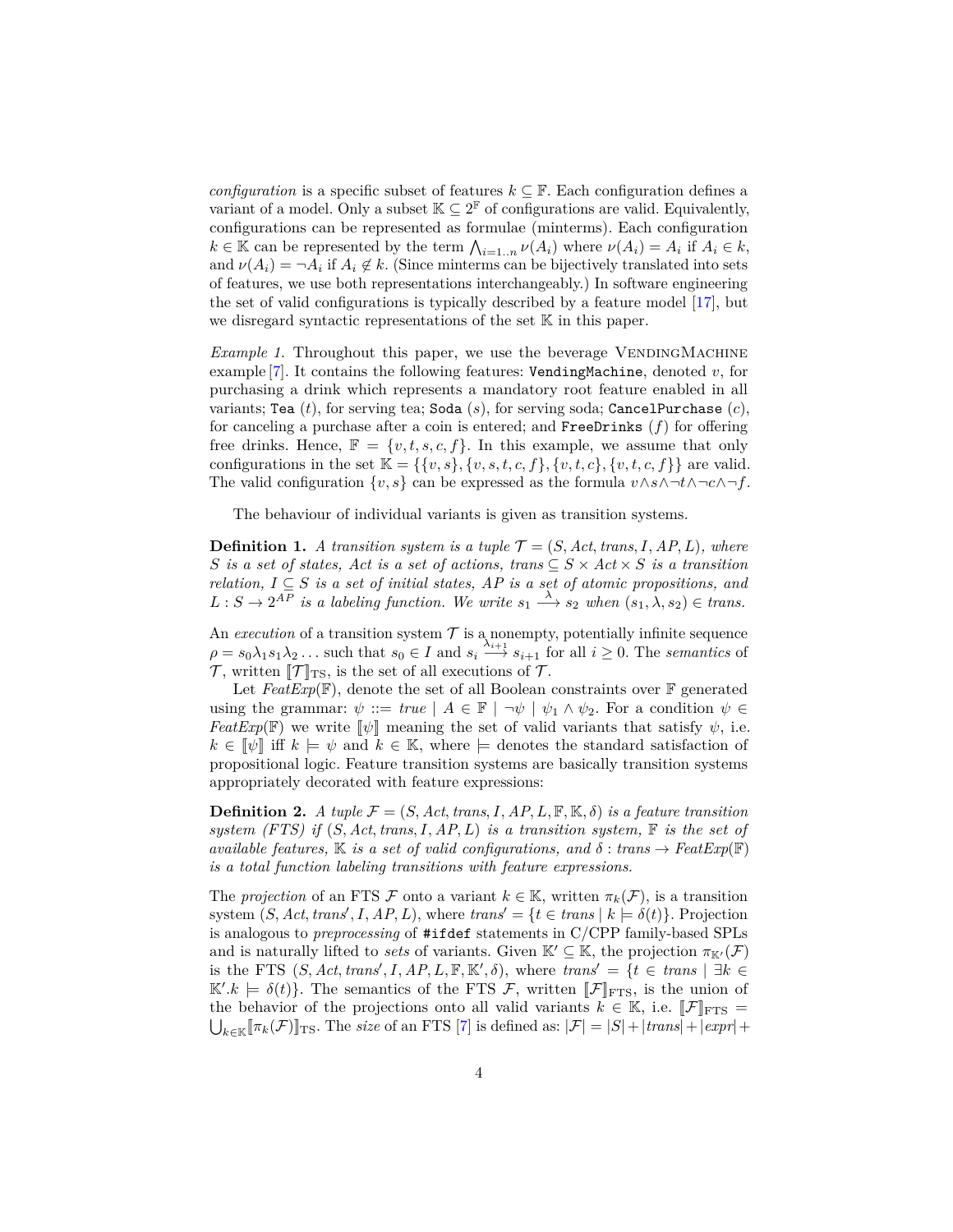<span id="page-4-0"></span>

Fig. 1: FTS for the vending machine.

 $|\mathbb{K}|$ , where  $|expr|$  is the size of all feature expressions bounded by  $O(2^{|\mathbb{F}|} \cdot |trans|)$ . In these terms, our abstractions aim to reduce the  $|expr|$  and  $|K|$  components of the size  $|\mathcal{F}|$ .

*Example 2.* Figure [1](#page-4-0) presents an FTS describing the behavior of the VENDING-Machine. Each transition is labeled first by an action, and then by the feature expression following a slash. For readability, the transitions included by the same feature have the same color. The transition  $\textcircled{3} \longrightarrow^{\text{soda/s}} \textcircled{5}$  is enabled by feature *s*. A basic variant of this machine that only serves soda is defined by the configuration  $\{v, s\}$ . It accepts payment, returns change, serves a soda, opens the access compartment, so that the customer can take the soda, and closes it again.

*The fLTL Logics and Properties.* An LTL formula is defined as:  $\phi ::= true$  $a \in AP \mid \phi_1 \wedge \phi_2 \mid \neg \phi \mid X\phi \mid \phi_1 U\phi_2$ , with the following standard satisfaction semantics defined over an execution  $\rho = s_0 \lambda_1 s_1 \lambda_2 \ldots$  (we write  $\rho_i = s_i \lambda_i s_{i+1} \ldots$ for the *i*-th suffix of  $\rho$ ):

| $\rho \models true$                     | always (for any $\rho$ )                                                                                      |
|-----------------------------------------|---------------------------------------------------------------------------------------------------------------|
| $\rho \models a$                        | iff $a \in L(s_0)$ ,                                                                                          |
| $\rho \models \phi_1 \land \phi_2$      | iff $\rho \models \phi_1$ and $\rho \models \phi_2$ ,                                                         |
| $\rho \models \neg \phi$                | iff not $\rho \models \phi$ ,                                                                                 |
| $\rho \models X\phi$                    | iff $\rho_1 \models \phi$ ,                                                                                   |
| $\rho \models \phi_1 \mathsf{U} \phi_2$ | iff $\exists k \geq 0 : \rho_k \models \phi_2$ and $\forall j \in \{0, \ldots, k-1\} : \rho_j \models \phi_1$ |

A TS T satisfies a formula  $\phi$ , written  $\mathcal{T} \models \phi$ , iff  $\forall \rho \in [\![\mathcal{T}]\!]_{\text{TS}} : \rho \models \phi$ . Other temporal operators can be derived as usual:  $F \phi = true U \phi$  (means "some Future") state, eventually") and  $G \phi = \neg F \neg \phi$  (means "Globally, always").

<span id="page-4-1"></span>In the variational case, properties may hold only for some variants. To capture this in specifications, fLTL properties are quantified over the variants of interest:

**Definition 3.** *A feature LTL (fLTL) formula is a pair*  $[\chi]\phi$ *, where*  $\phi$  *is an LTL formula and*  $\chi \in \text{FeatExp}(\mathbb{F})$  *is a feature expression. An FTS* F *satisfies an fLTL formula*  $[\chi]\phi$ *, written*  $\mathcal{F} \models [\chi]\phi$ *, iff for all configurations*  $k \in \mathbb{K} \cap [\chi]$  *we have that*  $\pi_k(\mathcal{F}) \models \phi$ *. An FTS*  $\mathcal{F}$  *satisfies an LTL formula*  $\phi$  *iff*  $\mathcal{F} \models [true]\phi$ *.*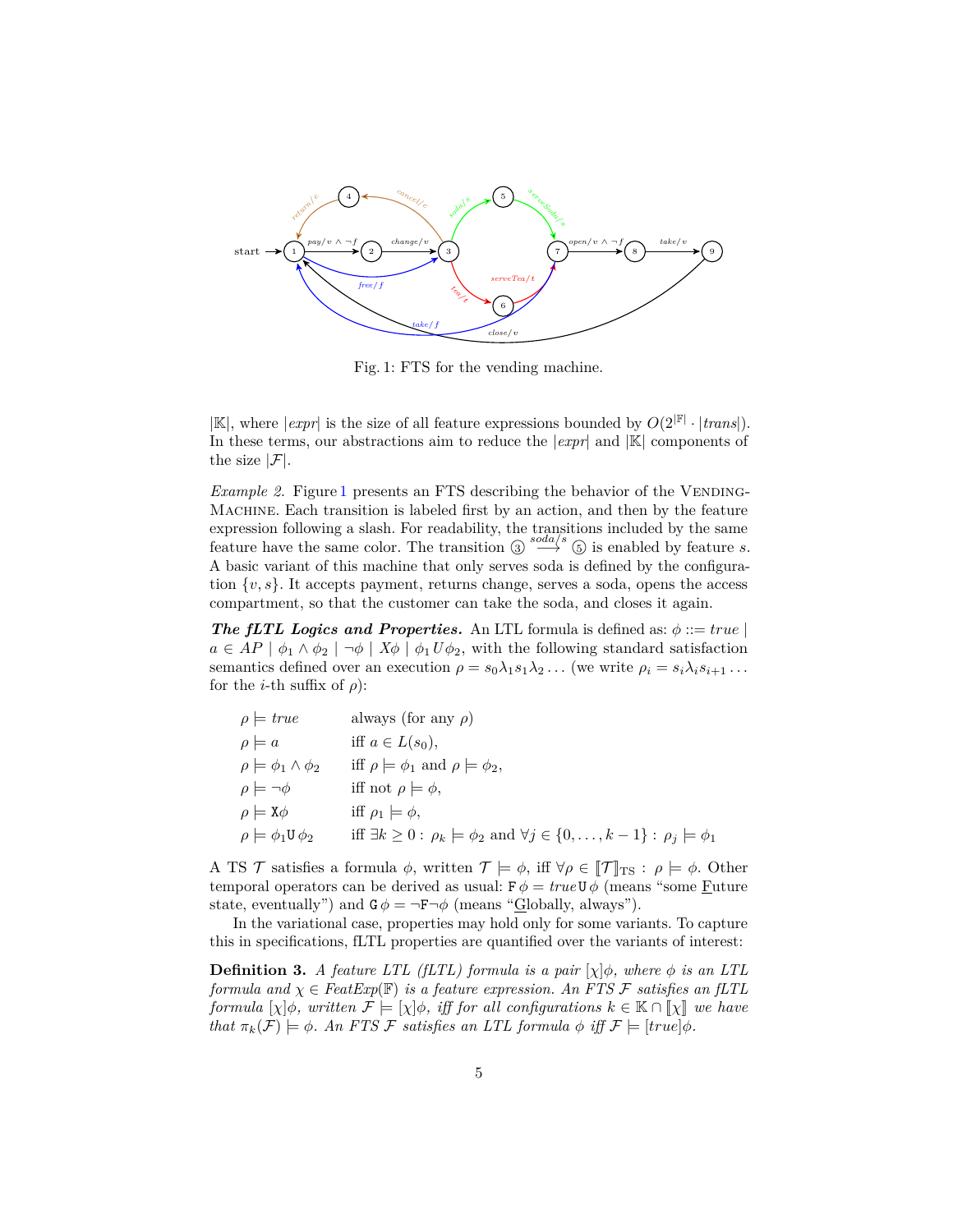*Example 3.* Consider the FTS  $\mathcal F$  in Fig. [1.](#page-4-0) Suppose that states  $\mathcal G$  and  $\mathcal G$  are labeled *selected*, and the state <sup>8</sup> is labeled *open*. Consider an example property  $\phi$  that after each time a beverage has been selected, the machine will eventually open the compartment to allow the customer to access his drink:  $G$  (*selected*  $\implies$ F *open*). The basic vending machine satisfies this property:  $\pi_{\{v,s\}}(\mathcal{F}) \models \phi$ , while the entire variational model does not:  $\mathcal{F} \not\models \phi$ . For example, if the feature *f* is enabled, the state  $\circled{)}$  is unreachable. At the same time, we have that  $\mathcal{F} \models [\neg f]\phi$ .

## <span id="page-5-1"></span>**3 Variability Abstractions**

We shall now introduce abstractions decreasing the sizes of FTSs, in particular the number of features and the configuration space. We show how these abstractions preserve fLTL properties allowing to speed-up the algorithms for model checking. The proofs of all theorems and lemmas in this section can be found in App. [A.](#page-18-0)

*A Calculus of Abstractions.* For fLTL model checking, variability abstractions can be defined over the set of features  $\mathbb F$  and the configuration space  $\mathbb K$ and then lifted to FTSs. This greatly simplifies the definitions. We begin with the complete Boolean lattice of propositional formulae over  $\mathbb{F}$ :  $(FeatExp(\mathbb{F})/_{\equiv}, \models$ *,* ∨*,* ∧*, true, false*). Elements of *FeatExp*(F)*/*<sup>≡</sup> are equivalence classes of propositional formulae  $\psi$  obtained by quotienting by the semantic equivalence  $\equiv$ . (Alternatively, we could work with the set-theoretic definition of propositional formulae and an isomorphic complete lattice of sets of configurations, without changing the theory in any way.)

*Join.* This abstraction confounds the control-flow of all configurations of the model, obtaining a single variant that includes all the executions occurring in any variant. The unreachable parts of the variational model that do not occur in any valid variant are eliminated. The information about which states belong to which variants is lost.

Technically, the abstraction collapses the entire configuration space onto a singleton set. Each feature expression  $\psi$  in the FTS is replaced with *true* if  $\psi$  is satisfied in at least one configuration from K. The set of features in the abstracted model is empty:  $\alpha^{join}(\mathbb{F}) = \emptyset$ , and the set of valid configurations is:  $\alpha^{join}(\mathbb{K}) = \{ true \}$  if  $\mathbb{K} \neq \emptyset$  and  $\alpha^{join}(\mathbb{K}) = \{ false \}$  otherwise.

A pair of *abstraction*,  $\alpha^{join}: \text{FeatureExp}(\mathbb{F}) \rightarrow \text{FeatureExp}(\emptyset)$ , and *concretization* functions,  $\gamma^{\text{join}}$  :  $FeatExp(\emptyset) \rightarrow FeatExp(\mathbb{F})$ , are specified as follows:

$$
\boldsymbol{\alpha}^{\text{join}}(\psi) = \begin{cases} \text{true} & \text{if } \exists k \in \mathbb{K}.k \models \psi \\ \text{false} & \text{otherwise} \end{cases} \qquad \boldsymbol{\gamma}^{\text{join}}(\text{true}) = \text{true} \\ \boldsymbol{\gamma}^{\text{join}}(\text{false}) = \bigvee_{k \in 2^{\mathbb{F}} \setminus \mathbb{K}} k
$$

<span id="page-5-2"></span> $\textbf{Theorem 1.} \ \langle \textit{Feature}(\mathbb{F})_{/\equiv}, \models \rangle \stackrel{\uparrow \rightarrow \text{non}}{\xrightarrow{\alpha^{\text{join}}}}$  $\frac{\gamma^{\text{join}}}{\longrightarrow}$   $\langle \text{FeatExp}(\emptyset), \models \rangle$  *is a Galois connection*<sup>[2](#page-5-0)</sup>.

<span id="page-5-0"></span> $\langle L, \leq_L \rangle \xrightarrow[\alpha]{\sim}$  $\frac{\gamma}{\gamma}$   $\langle M, \leq_M \rangle$  is a *Galois connection* between complete lattices *L* and *M* iff  $\alpha$  and  $\gamma$  are total functions that satisfy:  $\alpha(l) \leq_M m \iff l \leq_L \gamma(m)$  for all  $l \in L, m \in M$ .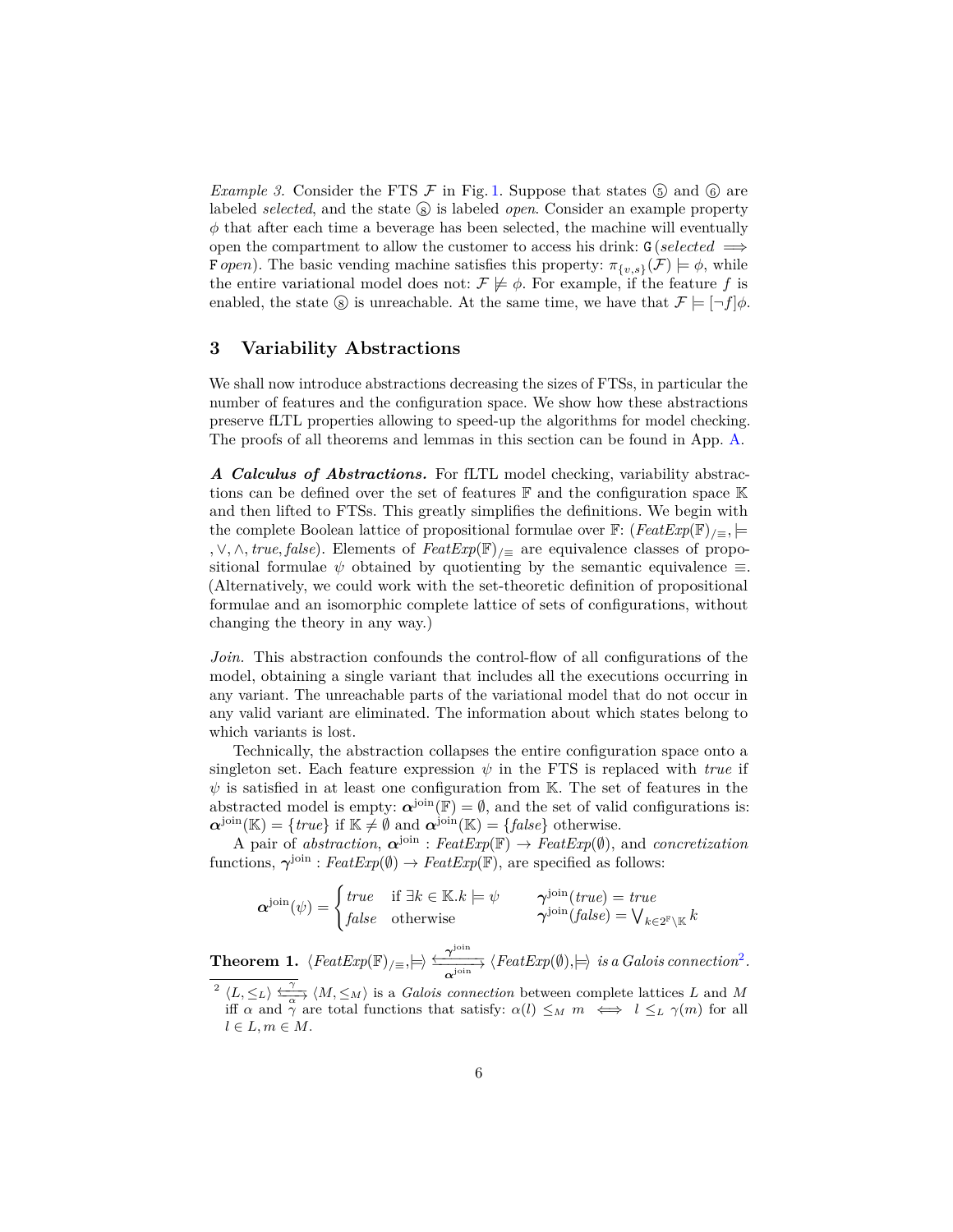*Ignoring features*. The abstraction  $\alpha_A^{\text{figure}}$  ignores a single feature  $A \in \mathbb{F}$  that is not directly relevant for the current analysis. We confound the control flow paths that only differ with regard to *A*, and we keep the precision with respect to control flow paths that do not depend on *A*.

To apply this abstraction, we first need to convert the given feature expression  $\psi$  into NNF (negation normal form), which contains only  $\neg, \wedge, \vee$  connectives and  $\neg$  appears only in literals. We write  $l_A$  for the literals *A* or  $\neg A$ . We write  $\psi[l_A \mapsto true]$  to denote the formula  $\psi$  where  $l_A$  is replaced with *true*.

The abstract sets of features and valid configurations are:  $\alpha_A^{\text{figure}}(\mathbb{F}) = \mathbb{F} \setminus \{A\},\$ and  $\alpha_A^{\text{fignore}}(\mathbb{K}) = \{k[l_A \mapsto true] \mid k \in \mathbb{K}\}.$  The abstraction and concretization functions between  $FeatExp(\mathbb{F})$  and  $FeatExp(\alpha_A^{\text{figure}}(\mathbb{F}))$  are defined as:

$$
\alpha_A^{\text{figure}}(\psi) = \psi[l_A \mapsto true] \qquad \gamma_A^{\text{figure}}(\varphi') = (\varphi' \wedge A) \vee (\varphi' \wedge \neg A)
$$

<span id="page-6-0"></span>where  $\psi$  and  $\varphi'$  are in NNF from.

**Theorem 2.**  $\langle \text{FeatureExp}(\mathbb{F})_{/\equiv}, \models \rangle \frac{A}{\alpha_{\text{gancer}}^{\text{figure}}}$ *A*  $\overline{Y^{\text{figure}}_{\overline{A}}(}$   $\langle \text{FeatExp}(\mathbb{F} \setminus \{A\})_{/\equiv}, \models \rangle$  *is a Galois connection.*

*Sequential Composition.* The composition of two Galois connections is also a Galois connection [\[11\]](#page-17-5). Let  $\langle FeatExp(\mathbb{F})_{/\equiv}, \subseteq \rangle \frac{\gamma_1}{\alpha_1}$  $\overline{\langle \sum_{\alpha} \rangle}$   $\langle \text{FeatExp}(\alpha_1(\mathbb{F}))_{\alpha} | \equiv \rangle$ and  $\langle \text{FeatExp}(\alpha_1(\mathbb{F}))_{\ell=1} \subseteq \frac{\langle \frac{\gamma_2}{\alpha_2} \rangle}{\alpha_2}$  $\frac{\gamma_2}{\gamma_1}$   $\langle FeatExp(\alpha_2(\alpha_1(\mathbb{F})))_{\ell=1} \rangle$  be two Galois connections. Then  $\langle FeatExp(\mathbb{F})_{/\equiv}, \sqsubseteq \rangle \frac{\langle \frac{\gamma_1 \circ \gamma_2}{\alpha_2 \circ \alpha_1} \rangle}{\alpha_2 \circ \alpha_1}$  $\overrightarrow{\gamma_1 \circ \gamma_2}$   $\langle FeatExp(\alpha_2(\alpha_1(\mathbb{F})))_{\ell \equiv \ell} \rangle$  is defined as:  $\alpha_2 \circ \alpha_1(\psi) = \alpha_2(\alpha_1(\psi))$ ,  $\gamma_1 \circ \gamma_2(\psi) = \gamma_1(\gamma_2(\psi))$ . We also have  $\alpha_2 \circ \alpha_1(\mathbb{F}) = \alpha_2(\alpha_1(\mathbb{F}))$  and  $\alpha_2 \circ \alpha_1(\mathbb{K}) = \alpha_2(\alpha_1(\mathbb{K})).$ 

*Syntactic sugar.* We can define an operation which ignores a *set* of features:  $\boldsymbol{\alpha}^{\text{figure}}_{\{A_1,...,A_m\}} = \boldsymbol{\alpha}^{\text{figure}}_{A_1} \circ \ldots \circ \boldsymbol{\alpha}^{\text{figure}}_{A_m} \text{ and } \boldsymbol{\gamma}^{\text{figure}}_{\{A_1,...,A_m\}} = \boldsymbol{\gamma}^{\text{figure}}_{A_m} \circ \ldots \circ \boldsymbol{\gamma}^{\text{figure}}_{A_1}.$ 

In the following, we will simply write  $(\alpha, \gamma)$  for any Galois connection  $\langle FeatExp(\mathbb{F})_{\ell=1} \rangle \Longrightarrow \frac{\gamma}{\alpha}$   $\langle FeatExp(\alpha(\mathbb{F}))_{\ell=1} \subseteq \rangle$  constructed using the operators presented in this section.

*Abstracting FTSs.* Given Galois connections defined on the level of feature expressions, available features, and valid configurations, we now induce a notion of abstraction between featured transition systems (FTSs).

**Definition 4.** Let  $\mathcal{F} = (S, Act, trans, I, AP, L, \mathbb{F}, \mathbb{K}, \delta)$  be an FTS,  $[\chi] \phi$  be an *fLTL formula, and* (*α, γ*) *be a Galois connection.*

- **–** *We define α*(F) = (*S, Act, trans, I, AP, L, α*(F)*, α*(K)*, α*(*δ*))*, where α*(*δ*) : *trans*  $\rightarrow$  *FeatExp*( $\alpha(\mathbb{F})$ ) *is defined as:*  $\alpha(\delta)(t) = \alpha(\delta(t))$ *.*
- **–** *We define α*([*χ*]*φ*) = [*α*(*χ*)]*φ.*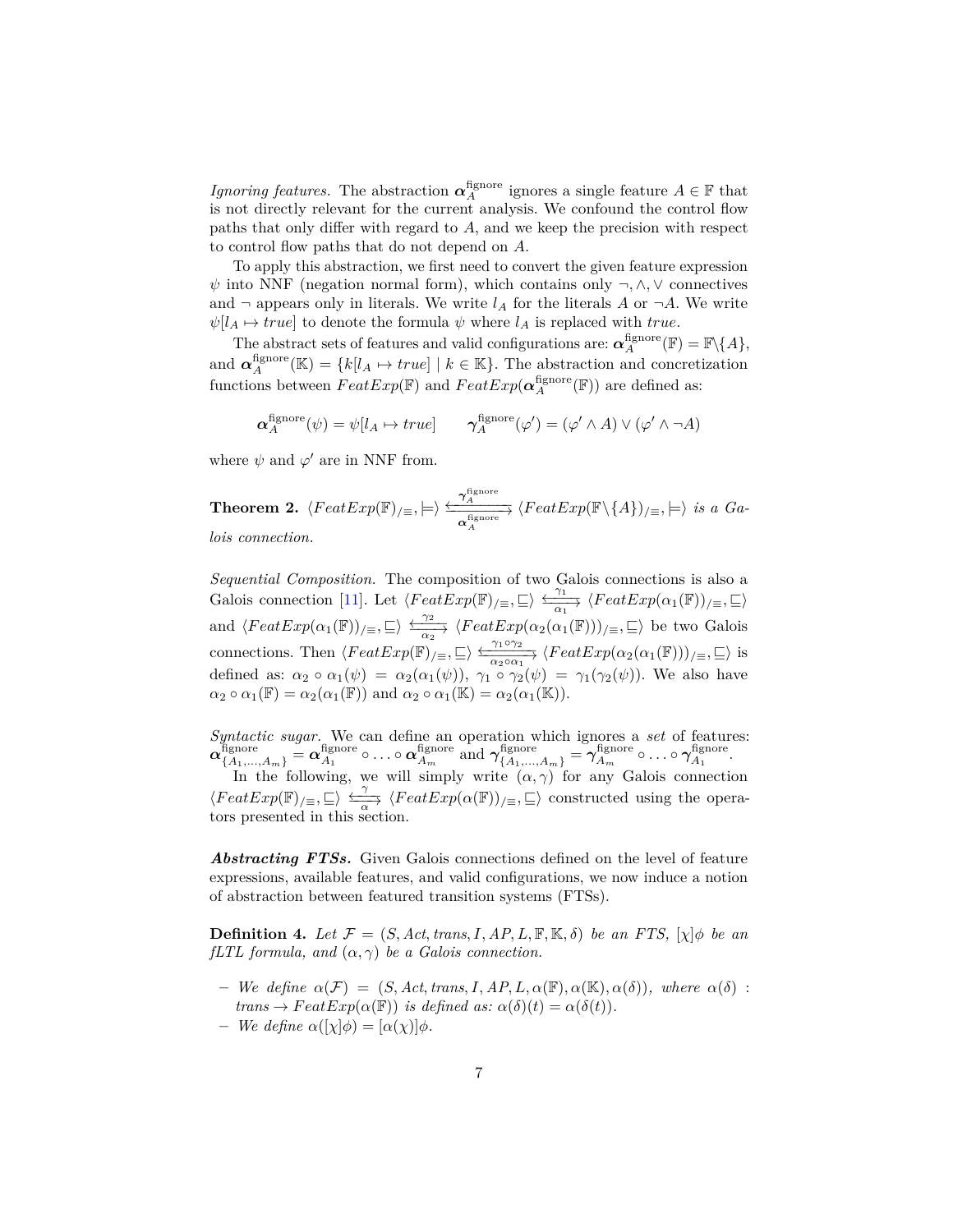*Example 4.* Consider the FTS  $\mathcal F$  in Fig. [1](#page-4-0) with the set of valid configurations  $\mathbb K$  =  $\{ \{v, s\}, \{v, s, t, c, f\}, \{v, s, c\}, \{v, s, c, f\} \}$ . We show  $\alpha^{\text{join}}(\mathcal{F}), \alpha^{\text{join}}(\pi_{\llbracket \neg f \wedge s \rrbracket}(\mathcal{F})),$ and  $\alpha_{\scriptscriptstyle f_{v},\,s\,\scriptscriptstyle f}^{\scriptscriptstyle\rm{fignore}}$  ${f}_{v,s,f}^{\text{figure}}(\mathcal{F})$  in Fig. [2.](#page-7-0) Note that  $\mathbb{K} \cap [\neg f \wedge s] = \{\{v,s\}, \{v,s,c\}\}\$ , and hence transitions annotated with the feature *t* (Tea) and *f* (FreeDrinks) are not present in  $\alpha^{join}(\pi_{\llbracket \neg f \wedge s\rrbracket}(\mathcal{F}))$ . Also note that in the case of  $\alpha^{join}(\mathcal{F})$  and  $\alpha^{join}(\pi_{\llbracket \neg f \wedge s\rrbracket}(\mathcal{F}))$ we obtain ordinary transition systems, since all transitions are labelled with the feature expression *true*.

<span id="page-7-0"></span>

(c) The FTS for  $\alpha_{\{v,s\}}^{\text{figure}}(\mathcal{F})$ .

Fig. 2: Various abstractions of  $\mathcal{F}$ .

*Property Preservation.* We now show that abstracted FTSs have some interesting preservation properties.

<span id="page-7-1"></span>**Lemma 1.** Let  $\chi, \psi_0, \psi_1, \ldots \in \text{FeatureExp}(\mathbb{F})$ , and  $\mathbb{K}$  be a set of configurations *over* **F**. Let  $k \in \mathbb{K} \cap [\![\chi]\!]$ *, such that*  $k \models \psi_i$  *for all*  $i \geq 0$  *Then there exists*  $k' \in \alpha(\mathbb{K}) \cap [\![\alpha(\chi)]\!]$ *, such that*  $k' \models \alpha(\psi_i)$  *for all*  $i \geq 0$ *.* 

<span id="page-7-2"></span>**Theorem 3 (Abstraction Soundness).** *Let* (*α, γ*) *be a Galois connection.*  $\alpha(\mathcal{F}) \models [\alpha(\chi)]\phi \implies \mathcal{F} \models [\chi]\phi.$ 

It follows from Def. [3](#page-4-1) that a family-based model checking problem can be reduced to a number of smaller problems by partitioning the set of variants:

**Proposition 1.** Let the subsets  $\mathbb{K}_1, \mathbb{K}_2, \ldots, \mathbb{K}_n$  form a partition of the set  $\mathbb{K}$ . *Then:*  $\mathcal{F} \models [\chi] \phi \text{ iff } \pi_{\mathbb{K}_i}(\mathcal{F}) \models [\chi] \phi \text{ for all } i = 1, \ldots, n$ .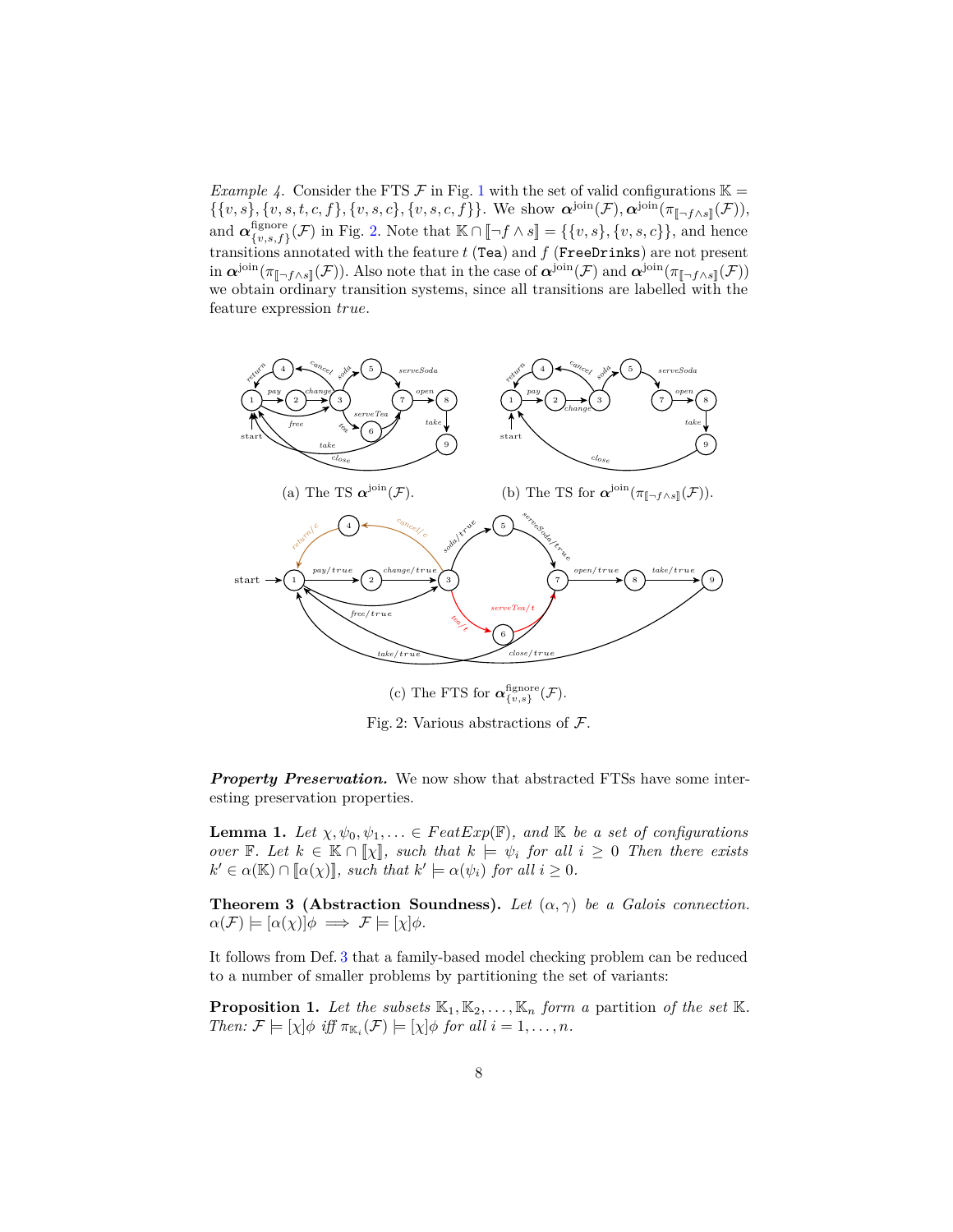**Corollary 1.** *Let*  $\mathbb{K}_1, \mathbb{K}_2, \ldots, \mathbb{K}_n$  *form a* partition *of*  $\mathbb{K}$ *, and*  $(\alpha_1, \gamma_1), \ldots, (\alpha_n, \gamma_n)$  $be \text{ Galois connections. If } \alpha_1(\pi_{\mathbb{K}_1}(\mathcal{F})) \models [\alpha_1(\chi)] \phi \land \ldots \land \alpha_n(\pi_{\mathbb{K}_n}(\mathcal{F})) \models [\alpha_n(\chi)] \phi,$ *Then*  $\mathcal{F} \models [\chi] \phi$ *.* 

The above results show that, *if* we are successfully able to verify an *abstracted* property for an *abstracted* FTS, then the verification also holds for the unabstracted FTS. Note that verifying the abstracted FTS can be a lot (even exponentially) faster. If a counter-example is found in the abstracted FTS, then it may be spurious (introduced due to the abstraction) for some variants and genuine for the others. This can be established by checking which products can execute the found counter-example.

# <span id="page-8-0"></span>**4 High-Level Modelling Languages**

It is very difficult to use FTSs to directly model very large systems. Therefore, it is necessary to have a high-level modelling language, which can be used directly by engineers for modelling large systems. *f*PROMELA is designed for describing variational models; whereas TVL for describing the sets of features and configurations. We present *f*Promela and TVL and show their FTS semantics.

*Syntax. f*Promela is obtained from Promela [\[16\]](#page-17-8) by adding *feature variables*, F, and *guarded statements*. Promela is a non-deterministic modelling language designed for describing systems composed of concurrent processes that communicate asynchronously. A Promela program, *P*, consists of a finite set of processes to be executed concurrently. The basic statements of processes are given by:

$$
stm ::= \text{skip} \mid x := \text{expr} \mid c?x \mid c! \text{expr} \mid \text{stm}_1 ; \text{stm}_2 \mid
$$
\n
$$
\text{if} :: g_1 \Rightarrow \text{stm}_1 \cdots :: g_n \Rightarrow \text{stm}_n :: \text{else} \Rightarrow \text{stm } \text{fi} \mid
$$
\n
$$
\text{do} :: g_1 \Rightarrow \text{stm}_1 \cdots :: g_n \Rightarrow \text{stm}_n \text{ od}
$$

where  $x$  is a variable,  $c$  is a channel, and  $g_i$  are conditions over variables and contents of channels. The "if" is a non-deterministic choice between the statements *stm<sup>i</sup>* for which the guard *g<sup>i</sup>* evaluates to *true* for the current evaluation of the variables. If none of the guards  $g_1, \ldots, g_n$  are *true* in the current state, then the "else" statement *stm* is chosen. Similarly, the "do" represents an iterative execution of the non-deterministic choice among the statements *stm<sup>i</sup>* for which the guard *g<sup>i</sup>* holds in the current state. Statements are preceded by a declarative part, where variables and channels are declared.

The features used in an *f*PROMELA program have to be declared as fields of the special type *features*. The new guarded statement introduced in *f*Promela is of the form: "gd  $: \psi_1 \Rightarrow \text{stm}_1 \dots : \psi_n \Rightarrow \text{stm}_n : \text{else} \Rightarrow \text{stm}_g,$  where  $\psi_1, \ldots, \psi_n$  are feature expressions defined over **F**. The "gd" is a non-deterministic statement similar to "if", except that only features can be used as conditions (guards). Actually, this is the only place where features may be used. (Hence, "gd" in *f*Promela plays the same role as "#ifdef" in C/CPP SPLs [\[18\]](#page-17-11).)

*TVL* [\[5\]](#page-17-12) is a textual modelling language for describing the set of all valid configurations, K, for an *f*Promela program along with all available features,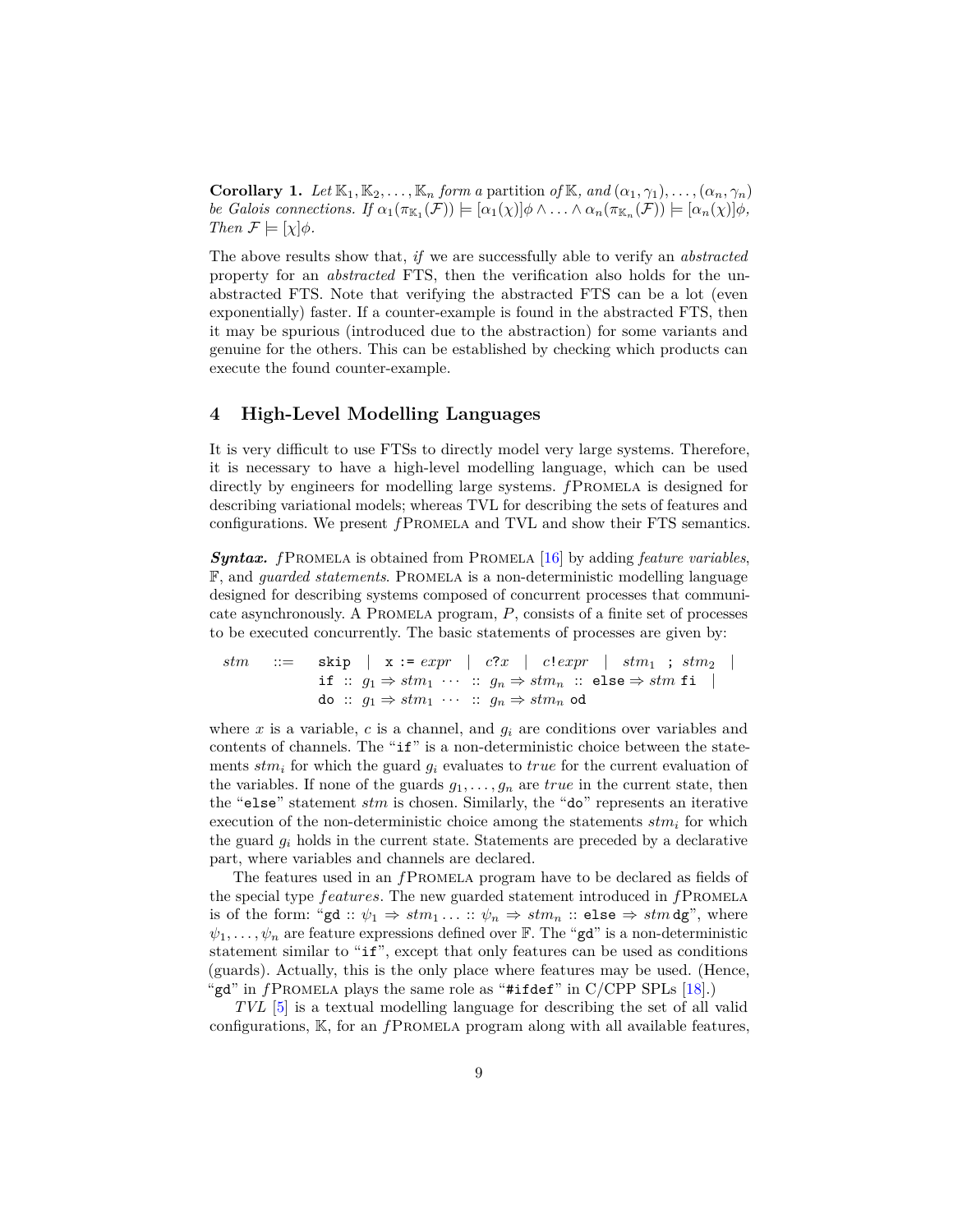F. A feature model is organized as a tree, whose nodes denote features and edges represent parent-child relationship between nodes. The root keyword denotes the root of the tree, and the group keyword, followed by a decomposition type "allOf", "someOf", or "oneOf", declares the children of a node. The meaning is that if the parent feature is part of a variant, then "all", "some", or "exactly one" respectively, of its non-optional children have to be part of that variant. The optional features are preceded by the opt keyword. Various Boolean constraints on the presence of features can be specified as well.

*Example 5.* Fig. [3](#page-9-0) shows a simple *f* PROMELA program and the corresponding TVL model. After declaring feature variables in the *f*Promela program in Fig.  $3a$ , a process foo is defined. The first gd statement specifies that  $i$ ++ is available for variants that contain the feature A, and skip for variants with  $\neg A$ . The second gd statement is similar, except that the guard is the feature B. The TVL model in Fig. [3b](#page-9-0) specifies four valid configurations:  $\{\text{Main}\}\$ ,  $\{\text{Main}\$  $\{\text{Main}, B\}$ ,  $\{\text{Main}, A, B\}$ . If we use the SNIP tool to check the assertion,  $i \geq 0$ , in this example, we will obtain that it is satisfied by all (four) valid variants. If we include the constraint in comments in line 5 of Fig. [3b](#page-9-0) that excludes the variant: ¬A ∧ ¬B, then the assertion i *>* 0 will also hold for all (three) valid variants.

<span id="page-9-0"></span>

|   | 0 typedef features {                                        | $0$ root Main {               |
|---|-------------------------------------------------------------|-------------------------------|
|   | bool A; bool B;}                                            | $\mathbf{1}$<br>group allOf { |
|   | 2 features $f$ ;                                            | opt A,                        |
|   | 3 active proctype foo() {                                   | 3<br>opt B                    |
| 4 | $int i := 0$ ;                                              | 4<br>$\rightarrow$            |
|   | 5 gd: $f.A \Rightarrow i++$ :: else $\Rightarrow$ skip dg;  | 5 / / A    B;                 |
|   | 6 gd:: $f.B \Rightarrow i++$ :: else $\Rightarrow$ skip dg; | 6 }                           |
|   | assert(i > 0);                                              |                               |
|   |                                                             |                               |
|   | (a) An $f$ PROMELA program.                                 | (b) A TVL model.              |

Fig. 3: A simple *f* PROMELA program and the corresponding TVL model

**Semantics.** We now show only the most relevant details of *f*PROMELA semantics. For the precise account of PROMELA semantics the reader is referred to [\[16\]](#page-17-8). Each *f*Promela program defines a so-called *featured program graph* (FPG), which formalizes the control flow of the program. The FPG represents a program graph  $[2]$  (or "finite state automaton" in  $[16]$ ) in which transitions are explicitly linked with feature expressions. The vertices of the graph are control locations (represented by line numbers in the program) and its transition relation defines the control flow of the program. Each transition has *condition* under which it can be executed, an *effect* which specifies the effect on the set of variables, and a *feature expression* which indicates in which variants this transition is enabled. Thus, transitions are annotated with condition/effect/feature expression. The "gd" statement specifies the control flow and the feature expression part of transitions.

Let  $V$  be the set of variables, and  $\mathbb F$  be the set of features in an *f*PROMELA program. Let  $Cond(V)$  denote the set of Boolean conditions over V, and  $Assan(V)$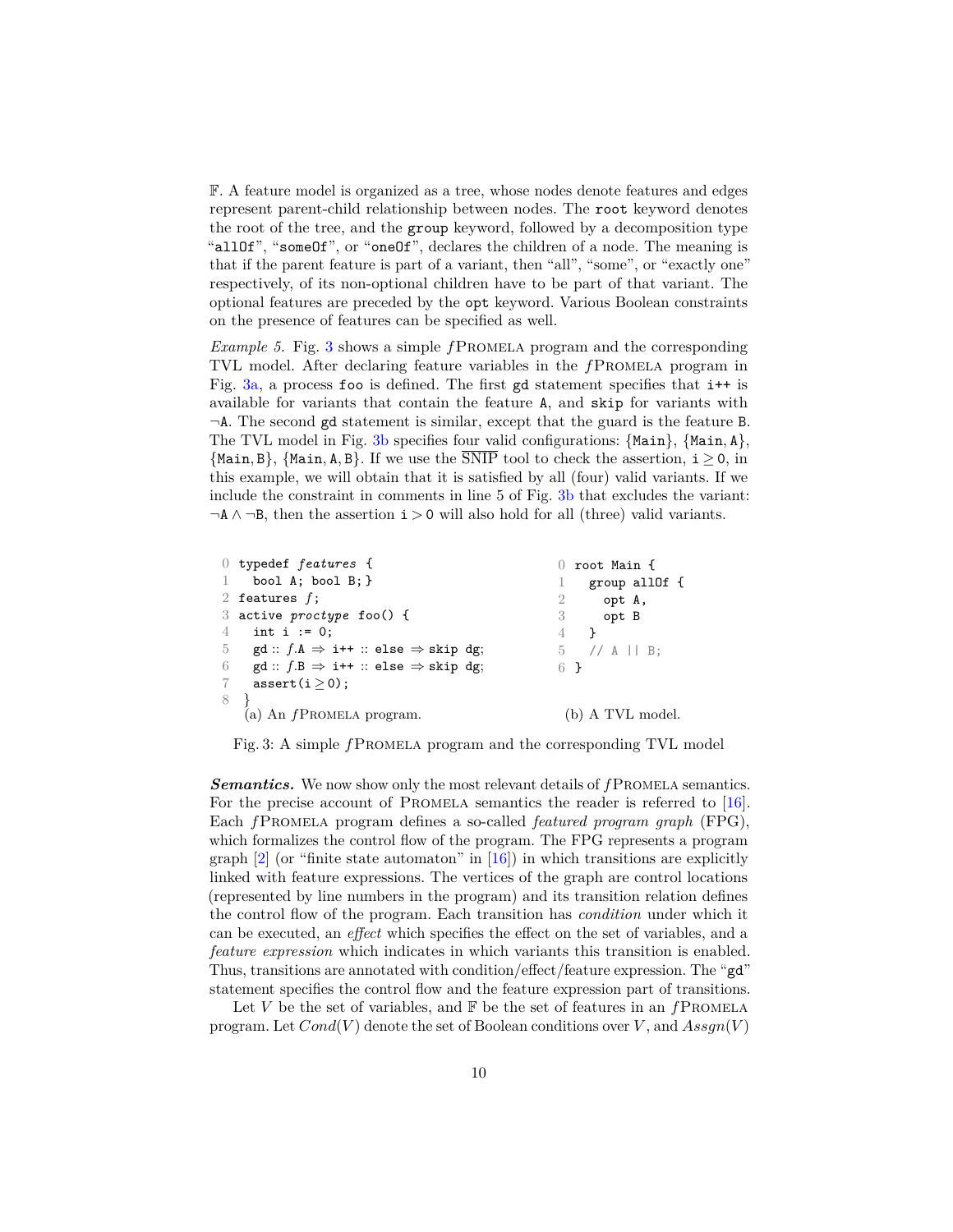denote all assignments over *V*.  $Eval(V)$  is the set of all evaluations of *V* that assign concrete values to variables in *V*. A *featured program graph* over *V* and  $\mathbb{F}$  is a tuple  $(Loc, tr, Loc_0, init, \mathbb{K}, fe)$ , where *Loc* is a set of control locations,  $Loc_0 \subseteq Loc$  is a set of initial locations,  $tr \subseteq Loc \times Cond(V) \times Assgn(V) \times Loc$  is the transition relation, *init*  $\in Cond(V)$  is the initial condition characterising the variables in the initial state, K is a set of configurations, and  $fe : trans \rightarrow FeatExp(\mathbb{F})$ annotates transitions with feature expressions. The *semantics* of an FPG is an *FTS* obtained from "*unfolding*" the graph (see [\[2,](#page-17-1) Sect. 2] for details). The unfolded FTS is  $(Loc \timesEval(V), \{\epsilon\}, trans, I, Cond(V), L, \mathbb{F}, \mathbb{K}, \delta)$ , where the states are pairs of the form  $(l, v)$  for  $l \in Loc, v \in Eval(V)$ ; action names are ignored ( $\epsilon$  is an empty (dummy) action name);  $I = \{(l, v) | l \in Loc_0, v \models init\};$  $L((l, v)) = \{g \in Cond(V) \mid v \models g\};$  and transitions are defined as: if  $(l, g, a, l') \in$  $tr$  and  $v \models g$ , then  $((l, v), \epsilon, (l', apply(a, v))) \in trans$ . Here, we write  $v \models g$  if the evaluation *v* makes *g true*, and  $apply(a, v)$  is the evaluation obtained after applying the assignment *a* to *v*. Given  $t \in trans$ , let  $t' \in tr$  be the corresponding transition of the FPG. Then  $\delta(t) = true$  if  $fe(t')$  is undefined; and  $\delta(t) = fe(t')$ otherwise. Hence, the semantics of an *f*Promela program follows the semantics of Promela, just adding feature expression from the FPG to the transitions. For example, in Fig [4](#page-10-0) are shown the FPG and FTS for the family in Fig. [3.](#page-9-0)

<span id="page-10-0"></span>

Fig. 4: The semantics of the *f*PROMELA program in Fig. [3.](#page-9-0) Note that "*lx*" refers to the line number *x* from the program in Fig. [3a,](#page-9-0) and *tt* is short for *true*.

## <span id="page-10-1"></span>**5 Variability Abstraction via Syntactic Transformation**

We present the syntactic transformations of *f*PROMELA programs and TVL models introduced by projection and variability abstractions. Let *P* represent an  $f$ PROMELA program, for which the sets of features  $\mathbb F$  and valid configurations  $\mathbb K$ are given as a TVL model *T*. We denote with  $||P||_T$  the FTS obtained for this program, as shown in Section [4.](#page-8-0)

Let  $\mathbb{K}' \subseteq \mathbb{K}$  be described by a feature expression  $\psi'$ , i.e.  $[\![\psi']\!] = \mathbb{K}'$ . The projection  $\pi_{\llbracket \psi' \rrbracket}(\llbracket P \rrbracket_T)$  is obtained by adding the constraint  $\psi'$  in the corresponding TVL model *T*, which we denote as  $T + \psi'$ . Thus,  $\pi_{\llbracket \psi' \rrbracket}(\llbracket P \rrbracket_T) = \llbracket P \rrbracket_{T + \psi'}$ .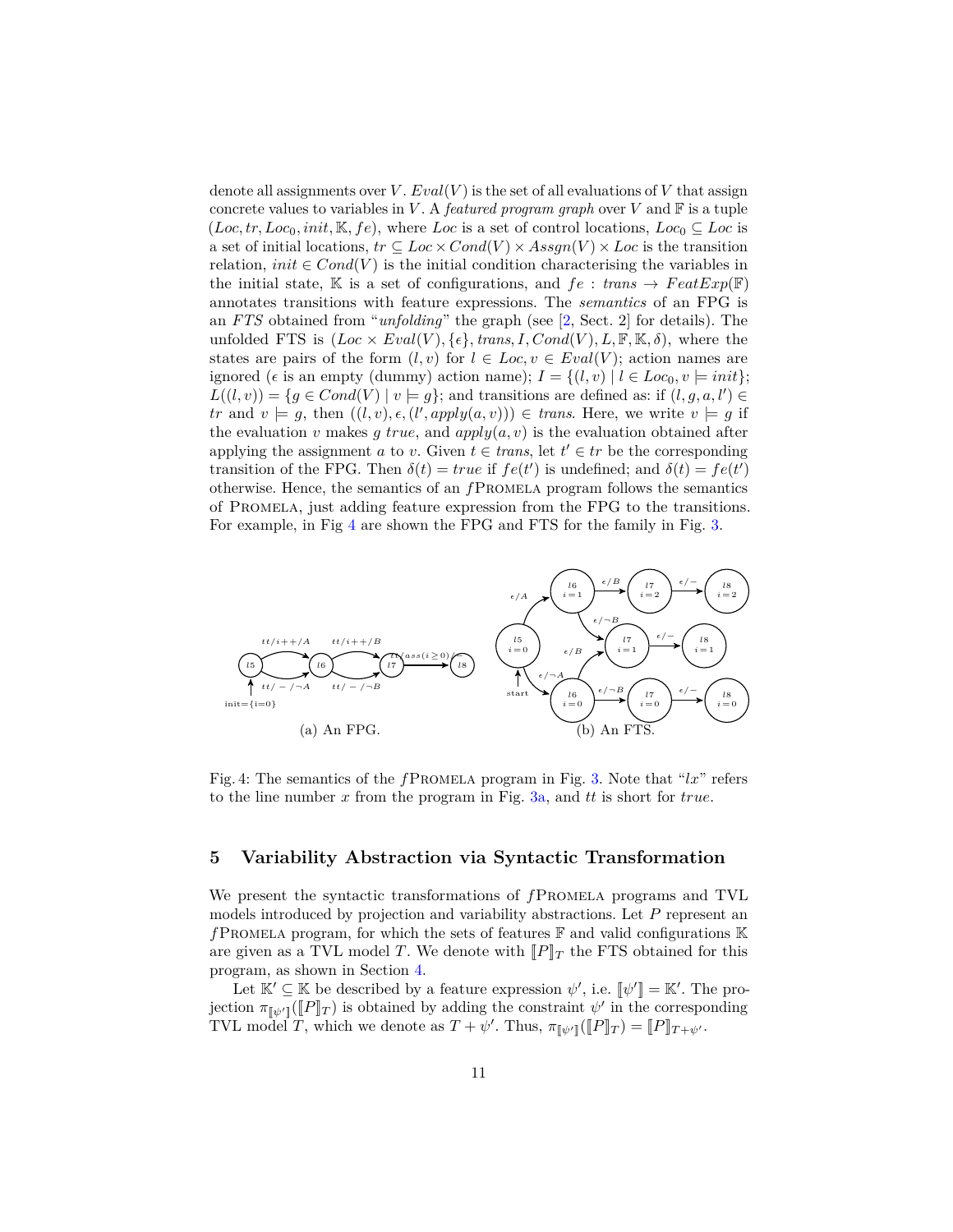Let  $(\alpha, \gamma)$  be a Galois connection obtained from our calculus in Section [3.](#page-5-1) The abstract  $\alpha(P)$  and  $\alpha(T)$  are obtained by defining a translation recursively over the structure of  $\alpha$ . The function  $\alpha$  copies all non-compound basic statements of *f*Promela, and recursively calls itself for all sub-statements of compound statements other than "gd". For example,  $\alpha(\text{skip}) = \text{skip}$  and  $\alpha(\text{stm}_1; \text{stm}_2) =$  $\alpha(\text{stm}_1); \alpha(\text{stm}_2)$ . We discuss the rewrites for "gd" below.

For  $\alpha^{join}$ , we obtain a PROMELA (single variant) program  $\alpha^{join}(P)$  where all "gd"-s are appropriately resolved and all features are removed. Thus,  $\alpha^{join}(T)$  is empty. The transformation is

$$
\begin{array}{c}\boldsymbol{\alpha}^{\mathrm{join}}( \mathrm{gd}::\psi_1\Rightarrow stm_1 \ldots ::\psi_n\Rightarrow stm_n::\textbf{else}\Rightarrow stm'\,\textbf{dg})=\\ \textbf{if}::\boldsymbol{\alpha}^{\mathrm{join}}(\psi_1)\Rightarrow\boldsymbol{\alpha}^{\mathrm{join}}(stm_1) \ldots ::\boldsymbol{\alpha}^{\mathrm{join}}(\psi_n)\Rightarrow\boldsymbol{\alpha}^{\mathrm{join}}(stm_n)\\ ::\boldsymbol{\alpha}^{\mathrm{join}}(\neg (\psi_1\vee\ldots \psi_n))\Rightarrow\boldsymbol{\alpha}^{\mathrm{join}}(stm')\,\textbf{fi}\end{array}
$$

For  $\alpha_A^{\text{figure}}$ , the transformation is

$$
\begin{array}{l} \mathbf{\alpha}^{\mathrm{figure}}_A(\mathrm{gd}::\psi_1\Rightarrow stm_1\ldots::\psi_n\Rightarrow stm_n::\mathrm{else}\Rightarrow stm'\,\mathrm{dg})=\\ \mathrm{gd}::\mathbf{\alpha}^{\mathrm{figure}}_A(\psi_1)\Rightarrow\mathbf{\alpha}^{\mathrm{figure}}_A(stm_1)\ldots::\mathbf{\alpha}^{\mathrm{figure}}_A(\neg(\psi_1\vee\ldots\psi_n))\Rightarrow\mathbf{\alpha}^{\mathrm{figure}}_A(stm')\mathrm{dg}\\ \end{array}
$$

and the feature *A* is removed from *T* obtaining a new  $\alpha_A^{\text{figure}}(T)$ , when  $\mathbb{F}\backslash\{A\} \neq \emptyset$ . Otherwise, if  $\mathbb{F}\setminus\{A\}=\emptyset$ , then  $\alpha_A^{\text{figure}}(P)$  is a PROMELA program and  $\alpha_A^{\text{figure}}(T)$ is empty.

For  $\alpha_2 \circ \alpha_1$ , we have  $\alpha_2 \circ \alpha_1(\text{gd} :: \psi_1 \Rightarrow \text{stm}_1 \dots \text{dg}) = \alpha_2(\alpha_1(\text{gd} :: \psi_1 \Rightarrow$  $stm_1 \ldots$  dg)). Similarly, we transform the TVL model *T*.

<span id="page-11-1"></span>**Theorem 4.** *Let P and T be an f*Promela *program and the corresponding TVL* model, and  $(\alpha, \gamma)$  be a Galois connection. We have:  $\alpha([\![P]\!]_T) = [\![\alpha(P)]\!]_{\alpha(T)}$ .

#### **6 Evaluation**

We now evaluate our variability abstractions. First, we show how variability abstractions can render analysis of previously infeasible model families, feasible. Second, we turn to the main point of this paper: That instead of verifying properties using a family-based model checker (e.g.,  $\overline{\text{SNIP}}$ ), we can use variability abstraction to obtain an abstracted family-of-models (with a low number of variants) that can then be model checked using a single-system model checker (e.g., SPIN). By soundness of abstraction, *if* we are able to verify properties on the abstracted model family, we may safely conclude that they also hold on the original (unabstracted) model family. We investigate improvements in *performance* (Time) and *memory consumption* (Space) on the MinePump family-model [\[7\]](#page-17-7) that comes with the installation of SNIP. Finally, we do a case study on the MinePump. We show how various variability abstractions may be tailored for analysis of properties of the MinePump.

All of our abstractions are applied using our *f*PROMELA RECONFIGURATOR (model-family-*to*-model-family) transformation tool[3](#page-11-0) as described in Section [5.](#page-10-1) All

<span id="page-11-0"></span><sup>&</sup>lt;sup>3</sup> The *f*PROMELA RECONFIGURATOR tool (including all benchmarks) is available from: [ <http://ahmadsalim.github.io/p3-tool> ].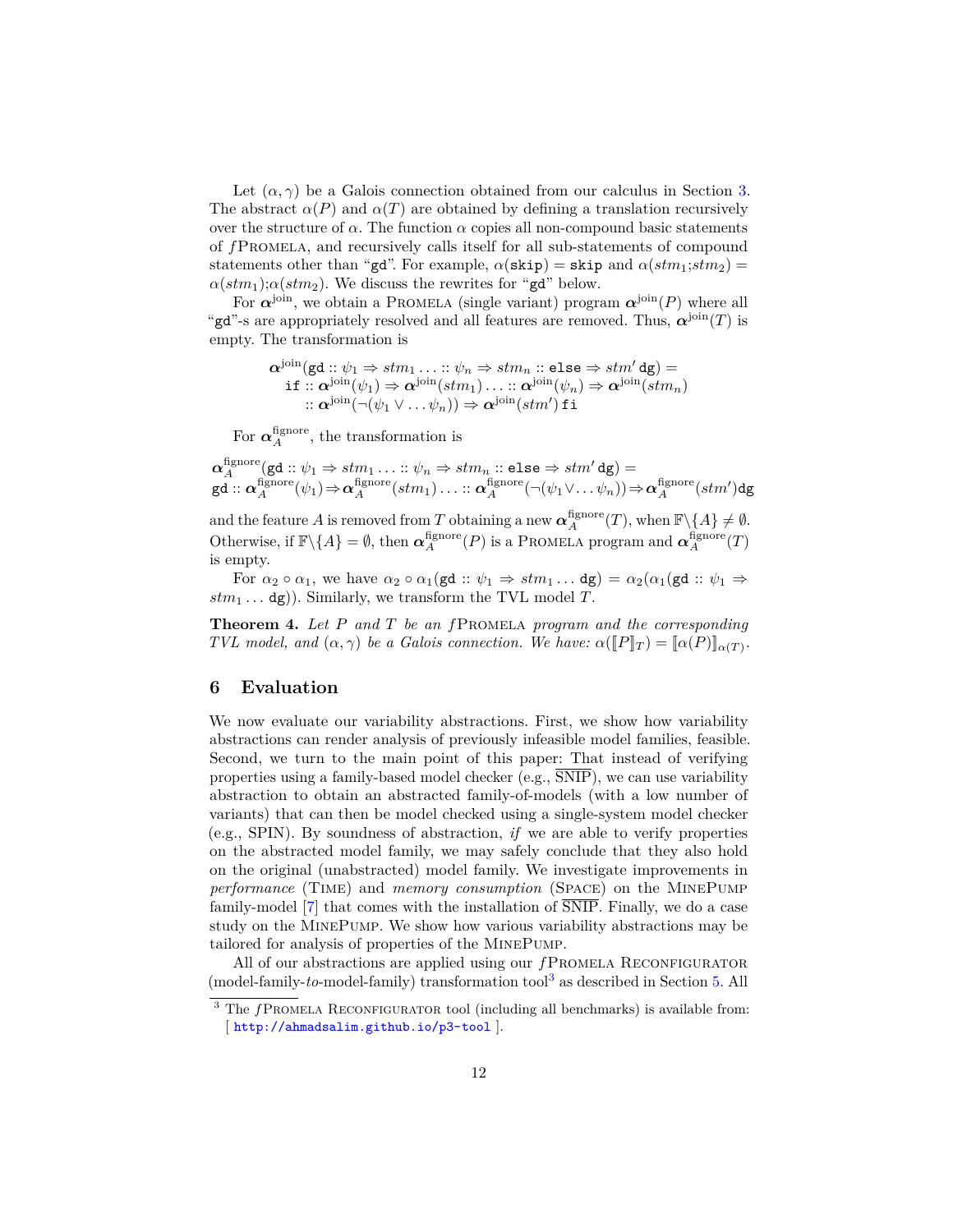<span id="page-12-0"></span>

|             | unabstracted |                       |                   | abstracted             |             |              | improvement  |               |
|-------------|--------------|-----------------------|-------------------|------------------------|-------------|--------------|--------------|---------------|
| $\mathbb F$ | $\mathbb{K}$ | <b>TIME</b>           | <b>SPACE</b>      | $ \alpha(\mathbb{K}) $ | <b>TIME</b> | <b>SPACE</b> | <b>TIME</b>  | <b>SPACE</b>  |
| 4           | 16           | 0.98 s                | 67k               |                        | $0.03$ s    | 18k          | $33 \times$  | $3.8 \times$  |
| 7           | 128          | 2.96 s                | $251 \text{ k}$   |                        | $0.04$ s    | 34k          | $74 \times$  | $7.4 \times$  |
| 9           | 512          | $6.05$ s              | 523k              |                        | $0.05$ s    | 57k          | $121 \times$ | $9.2 \times$  |
| 11          | 2.048        | 58.55 s               | $4,585 \text{ k}$ |                        | $0.07$ s    | 114k         | $836 \times$ | $40.3 \times$ |
| 12          | 4.096        | $\star$ crash $\star$ |                   |                        | $0.09$ s    | 171k         |              |               |

Fig. 5: Verifying deadlock absence in MinePump for increasing levels of variability (without vs. with maximal abstraction,  $\alpha = \alpha^{join}$ , confounding all configurations).

experiments were executed on a 64-bit Mac OS X 10.10 machine, Intel<sup>®</sup>Core<sup>TM</sup> i7 CPU running at 2.3 GHz with 8 GB memory. The performance numbers reported (Time) constitute the median runtime of five independent executions.

*A Characterization of* MinePump*.* The *f*Promela MinePump model family contains about 200 LOC and 7 (non-mandatory) independent optional features: Start, Stop, MethaneAlarm, MethaneQuery, Low, Normal, and High, thus yielding  $2^7 = 128$  variants. Its FTS has 21,177 states and all variants combined have 889,252 states. It consists of 5 communicating processes: a controller, a pump, a watersensor, a methanesensor, and a user.

*From Infeasible to Feasible Analysis via Abstraction.* Combinatorically, the number of variant models grows exponentially with the number of features,  $\mathbb{F}$ , which means that there is an inherent exponential blow-up in the analysis time for the brute-force strategy,  $\mathcal{O}(2^{|F|})$ . Consequently, for families with high variability, analysis quickly becomes infeasible. They take too long time to analyze.

Let us for a moment focus on (single-system) model checkers which may be applied at the family level by "brute force" model checking *all* variants of a given model family, one by one. As an experiment, we gradually added variability to the family-model in Figure [3.](#page-9-0) Already for  $|\mathbb{F}| = 11$  (for which  $|\mathbb{K}| = 2^{11} = 2,048$ ) variants), analysis time to check the assertion becomes almost a minute. For  $|\mathbb{F}| = 25$ , analysis time ascends to almost a year. On the other hand, if we apply the variability abstraction,  $\alpha^{join}$  (confounding all configurations), prior to analysis, we are able to verify the same assertion by only one call to SPIN on the *abstracted* model in 0.03 seconds for  $|\mathbb{F}| = 11$  and in 0.04 seconds for  $|\mathbb{F}| = 25$ , effectively eliminating the exponential blow up.

*Family-Based Model Checking without a Family-Based Model Checker.* Recently, researchers have introduced *family-based model-checking* [\[6\]](#page-17-6) that work at the family level and thus do not explicitly check all variants, one by one. (Analogous endeavors have been undertaken in, for instance, type checking [\[18\]](#page-17-11), and dataflow analysis [\[3\]](#page-17-13).) Much effort has been dedicated to speeding up analyses via *improving representation*; in particular, by exploiting information that may be "shared" among multiple configurations via BDDs. In this paper, we propose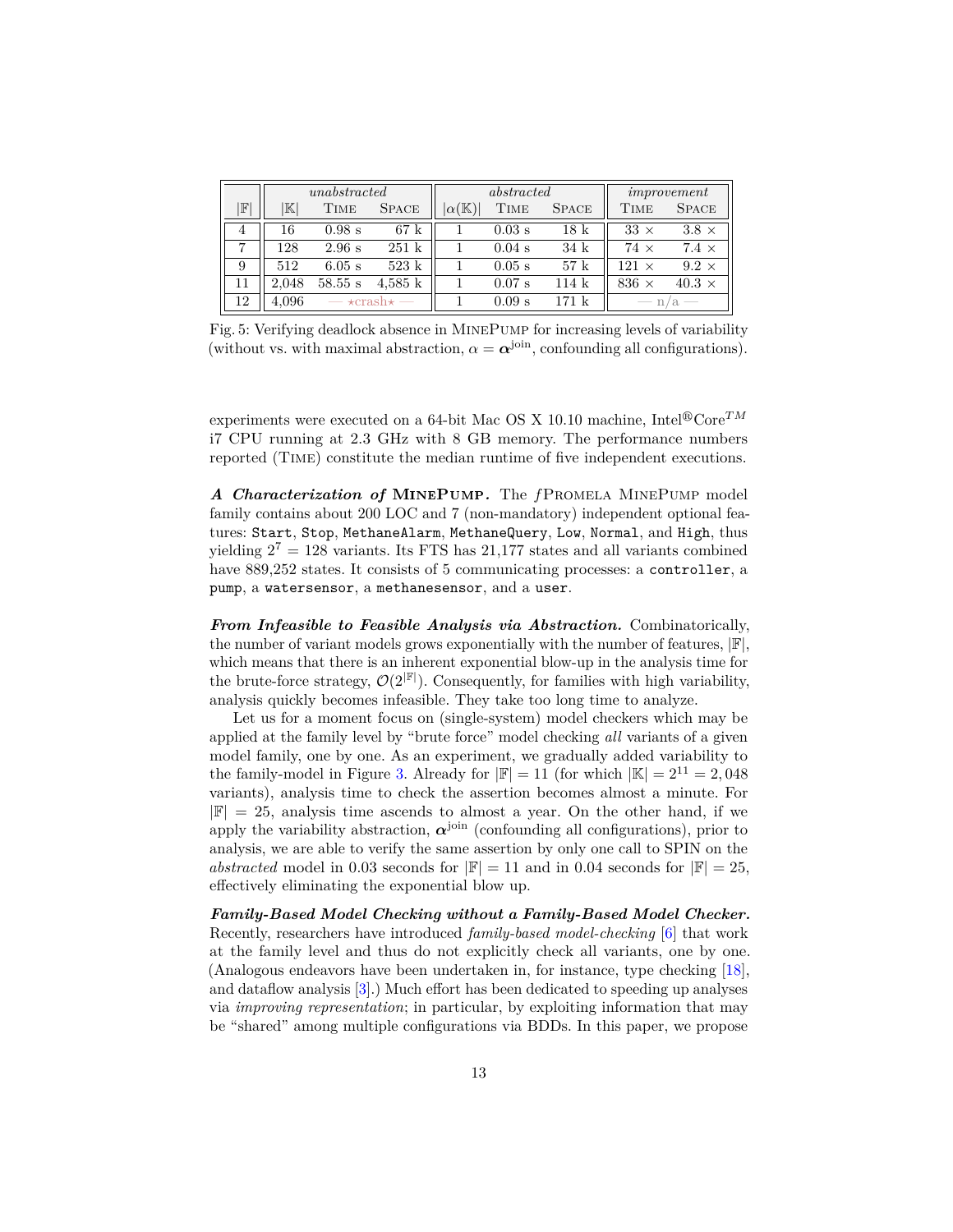to speed up analyses via *increasing abstraction* on the configuration space. In fact, increasing abstraction and improving representation are orthogonal; i.e., they may cooperatively speed up analyses even further!

Figure [5](#page-12-0) compares the effect (in terms of both Time and Space) of analyzing the original (unabstracted) MinePump vs. analyzing it after it has been variability abstracted using *α*join . *Unabstracted* means running SNIP on MinePump; whereas *abstracted* means running SPIN on *α*join(MinePump). We verify the deadlock freedom property. *Improvement* is the relative comparison of *unabstracted* vs. *abstracted*. Time is the time to model-check (in seconds) and Space is the number of explored states plus the number of re-explored states (which is equivalent to the number of transitions fired). In the case of  $\overline{\text{SNIP}}$ , the verification time includes the times to parse the *f*Promela program, to build the initial FTS, and to run the verification procedure. In the case of SPIN, we measure the times to generate a process analyser (pan) and to execute it. We do not count the time for compiling pan, as it is due to a design decision in SPIN rather than its verification algorithm. The same measurement technique was used in the experiments in [\[6,](#page-17-6)[7\]](#page-17-7).

The rows of Figure [5](#page-12-0) represent different versions of MinePump, with increasing levels of variability. The "real" version has  $|K| = 128$  variants. For the  $|K| = 16$  version, we applied a *projection* to keep the four features Start, Stop, MethaneAlarm, and High (eliminating features MethaneQuery, Low, and Normal). For the  $|\mathbb{K}| = 512$  version, we turned implementation alternatives (already present in the original MinePump, as comments) into variability choices in the form of two new independent features. Parts of the controller process exists *with* and *without* race conditions (the former in comments); we turned that into an optional feature, RaceCond. Similarly, the watersensor process exists in two versions: *standard* and *alternative* (the latter in comments); we turned that into an optional feature, Standard. For  $|\mathbb{K}| = 2,048$  and  $|\mathbb{K}| = 4,096$ , we inflated variability by adding independent optional features and gd statements to the methanesensor process, preseving the overall behavior of the process (differing only with respect to the value of an otherwise uninteresting local variable, i).

Unsurprisingly, analysis Time and Space increase exponentially with the number of features,  $\mathcal{O}(|\mathbb{F}|)$ . However, the TIME and SPACE it takes to verify the deadlock absence in the *abstracted* model do not increase significantly with the number of variants, when using the maximal abstraction,  $\alpha^{join}$ . For  $|\mathbb{K}| = 2,048$ variants, SNIP terminates after almost a minute (checking 4*.*6 million transitions) whereas calling SPIN on the *abstracted* system obtains the verification results after a mere 0.07 seconds (visiting only 113, 775 transitions). For  $|\mathbb{K}| = 4,096$ variants, SNIP *crashes* after 88 seconds (exploring 6*.*3 million transitions). SPIN, on the other hand, is capable of analysis the *abstracted* system in 0*.*09 seconds (exploring 170*,* 670 transitions).

*Devising Abstractions for Properties (A Case Study of* MinePump*).* We start by considering four universal properties,  $\varphi_1$  to  $\varphi_4$  (taken from [\[7\]](#page-17-7)), that are intended to be satisfied by all variants, listed in Figure [6.](#page-14-0) By applying the  $\alpha$ <sup>join</sup> abstraction on the system, we can verify those properties efficiently by only *one* call to SPIN on the *abstracted* family-model, *α*join(MinePump) which has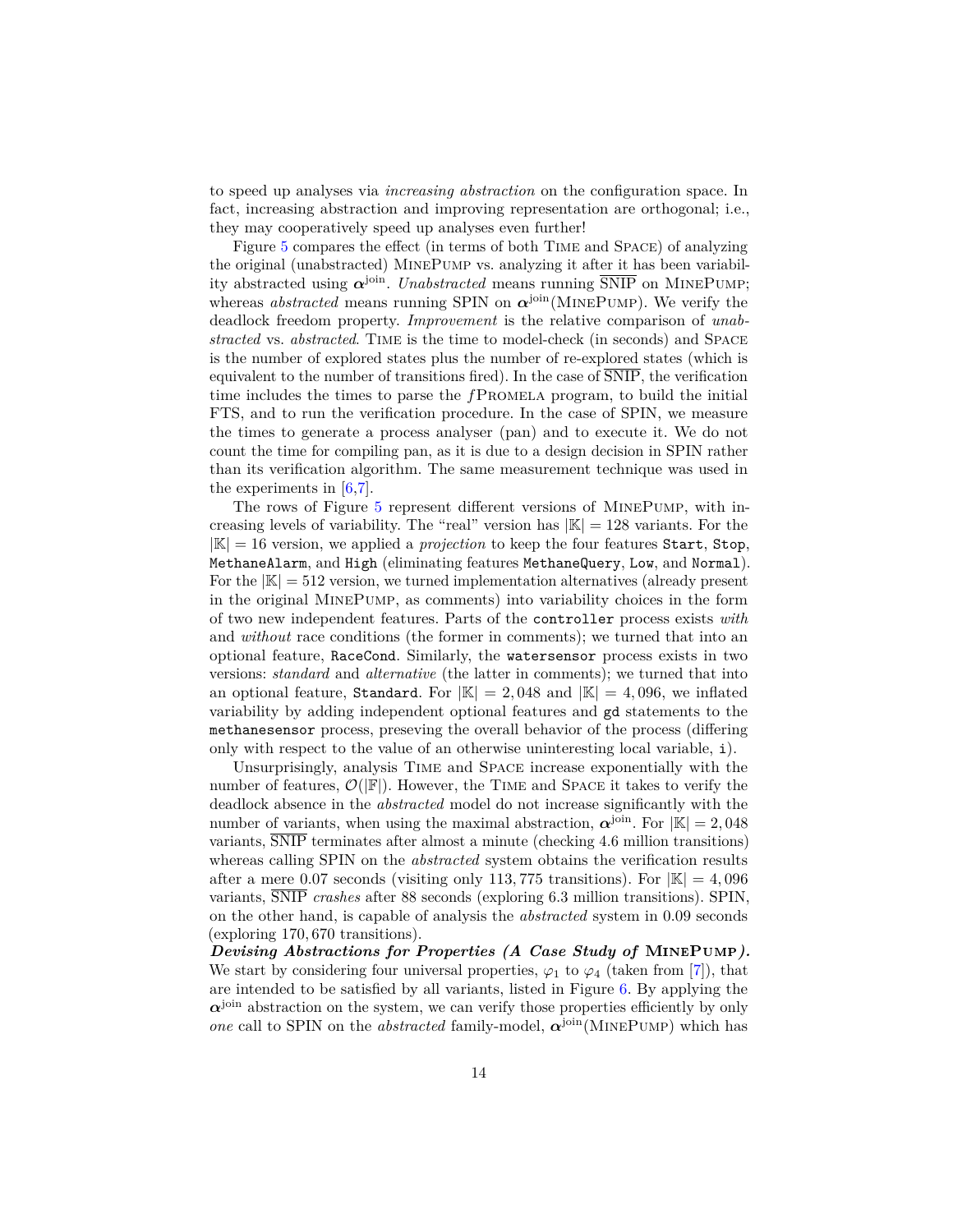<span id="page-14-0"></span>

| $\Phi$        | property                                                                                                                    |  |  |  |  |
|---------------|-----------------------------------------------------------------------------------------------------------------------------|--|--|--|--|
| $(\varphi_0)$ | (GF readCommand) $\wedge$ (GF readAlarm) $\wedge$ (GF readLevel)                                                            |  |  |  |  |
|               | Fairness: The system will infinitely often read messages of various types.                                                  |  |  |  |  |
| $\varphi_1$   | <i>Absence of deadlock.</i>                                                                                                 |  |  |  |  |
| $\varphi_2$   | $G(\neg \text{pumpOn} \lor \text{stateRunning})$                                                                            |  |  |  |  |
|               | If the pump is switched on, then the controller state is "running".                                                         |  |  |  |  |
| $\varphi_3$   | $\varphi_0 \Rightarrow (\neg GF(\neg pumpOn \wedge \neg methane \wedge highWater))$                                         |  |  |  |  |
|               | Assuming fairness $(\varphi_0)$ , the pump is never indefinitely off                                                        |  |  |  |  |
|               | when the water level is high and there is no methane.                                                                       |  |  |  |  |
|               | $G((\neg \text{pumpOn} \land \text{lowWater} \land \text{FhighWater}) \Rightarrow (\neg \text{pumpOn} \text{U highWater}))$ |  |  |  |  |
| $\varphi_4$   | When the pump is off and the water level is low,                                                                            |  |  |  |  |
|               | then the the pump will be switched off until the water level is high again.                                                 |  |  |  |  |
|               | $\neg$ (GF pump0n)                                                                                                          |  |  |  |  |
| $\varphi_5$   | The pump cannot be switched on infinitely often.                                                                            |  |  |  |  |
|               | $\varphi_0 \Rightarrow \neg FG$ (pumpOn $\land$ methane)                                                                    |  |  |  |  |
| $\varphi_6$   | Assuming fairness $(\varphi_0)$ , the system cannot be in a state                                                           |  |  |  |  |
|               | where the pump is on indefinitely in the presence of methane.                                                               |  |  |  |  |

Fig. 6: Properties for the MinePump (taken from [\[7\]](#page-17-7)).

<span id="page-14-1"></span>

| $prop-$     | unabstracted   |          |                 | abstracted             |          |              | improvement  |                   |
|-------------|----------------|----------|-----------------|------------------------|----------|--------------|--------------|-------------------|
| $-erty$     | $ \mathbb{K} $ | TIME     | <b>SPACE</b>    | $ \alpha(\mathbb{K}) $ | TIME     | <b>SPACE</b> | TIME         | <b>SPACE</b>      |
| $\varphi_1$ | 128            | 2.96 s   | $251 \text{ k}$ |                        | $0.04$ s | 34k          | $74 \times$  | $7.4 \times$      |
| $\varphi_2$ | 128            | $4.28$ s | $326 \text{ k}$ |                        | $0.05$ s | 34k          | $86 \times$  | $9.6 \times$      |
| $\varphi_3$ | 128            | $6.37$ s | 441 k           |                        | $0.09$ s | 161k         | $71 \times$  | $2.7 \times$      |
| $\varphi_4$ | 128            | 5.98 s   | $420 \text{ k}$ |                        | $0.05$ s | 57k          | $120 \times$ | $7.3 \times$      |
| $\varphi_5$ | 128            | 3.20 s   | 207k            | 3                      | $0.11$ s | 12k          | $29 \times$  | $16.6\;$ $\times$ |
| $\varphi_6$ | 128            | $4.54$ s | $309 \text{ k}$ | 4                      | $0.16$ s | 42k          | $28 \times$  | $7.3 \times$      |

Fig. 7: Verification of above MinePump properties using tailored abstractions.

only one configuration,  $|\alpha^{join}(\mathbb{K}_{MINEPUMP})| = 1$ . The first four rows of Figure [7](#page-14-1) organizes the results of maximally abstracting the MinePump prior to verfication of properties,  $\varphi_1$  to  $\varphi_4$ . Consistent with our expectations and previous results (cf. Figure [5\)](#page-12-0), maximal abstraction translates to massive improvements in both TIME and SPACE on a family-model with many variants ( $|\mathbb{K}| = 128$ ). In fact, model checking is between 71 and 120 times faster.

We now consider non-universal properties which are preserved by some variants and violated by others:  $\varphi_5$  and  $\varphi_6$  (see Figure [6\)](#page-14-0). Property  $\varphi_5$  (concerning the pump being switched on), is violated by all variants, 32 in total, for which Start ∧ High is satisfied (since these two features are required for the pump to be switched on in the first place). Given sufficient knowledge of the system and the property, we can easily tailor an abstraction for analyzing the system more effectively: First, we calculate three projections of the MinePump familymodel:  $\pi_{\text{Start}\wedge\text{High}}$  (corresponding to the above 32 configurations),  $\pi_{\text{-Start}}$  (64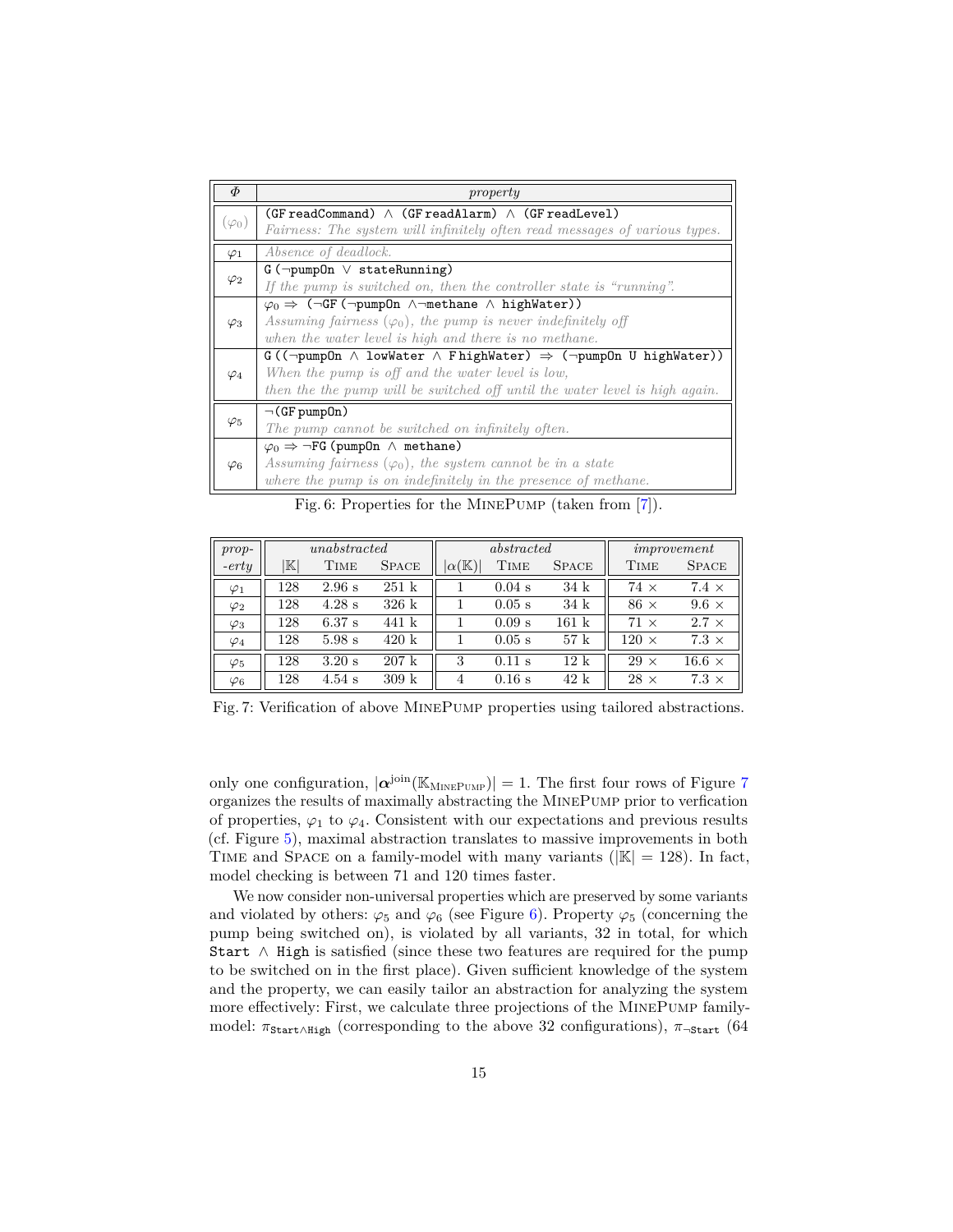configurations), and  $\pi_{\text{-High}}$  (64 configurations). Second, we apply  $\alpha^{\text{join}}$  on all three projections. Third and finally, we invoke SPIN three times to verify  $\varphi_5$  on each of them. For the first abstracted projection,  $\alpha^{\rm join}(\pi_{\texttt{Start} \wedge \texttt{High}}(\texttt{MINEPUMP})),$ SPIN correctly identifies an *"abstract"* counter-example violating the property, that is *shared* by all violating variants. For the remaining abstracted projections, SPIN reports that  $\varphi_5$  is *satisfied*.

Overall, we can see that our approach is significantly faster. The secondlast row of Figure [7](#page-14-1) shows that analysis time drops from 3.20 seconds when verified with SNIP, to 0.11 seconds when running SPIN "brute-force" on our *three* abstracted projections. The last row shows the results of a similar development for the property,  $\varphi_6$ . It takes 4.54 seconds using  $\overline{\text{SNIP}}$ , but may be verified by *four* "brute-force" invocations of SPIN in only 0.16 seconds. Verification of both properties constitute an almost 30 times speed up (using considerably less memory). Of course, much of the performance improvement is due to the highly-optimized industry-strength SPIN tool (compared to the  $\overline{\text{SNIP}}$  research prototype). Previous work attributes a factor of two advantage for (brute force) SPIN over SNIP [\[7\]](#page-17-7). However, for models with more variability (larger values of  $|\mathbb{F}|$ , a constant factor will be dwarfed by the inherent exponential blow up.

We can also use  $\alpha^{\text{figure}}$  abstraction to speed up the family-based model checker. For the property  $\varphi_5$ , we call  $\overline{\text{SNIP}}$  on  $\alpha_{\mathbb{F}\backslash \{\text{Start}, \text{High}\}}^{\text{figure}}(\text{MINEPUMP})$ , and we obtain the same counter-examples as in the unabstracted case for the variants in Start ∧ High. However, the verification time is reduced from 3.20 to 0.97 sec, and the number of examined transitions is reduced from 207*,* 377 to 54*,* 376.

In conclusion, by exploiting high-level knowledge of a family-model and property, we may carefully devise variability abstractions that are able to verify non-trivial properties in only a few calls to SPIN.

# **7 Related Work**

*Abstractions for family-based model checking. Simulation-based abstraction* of family-based model checking was introduced in [\[9\]](#page-17-14). The concrete FTS is related with its abstract version by defining a *simulation* relation on the level of states (as opposed to Galois connections here). Several abstract (and thus smaller) models are induced by studying quotients of concrete FTSs under such a simulation relation. Any behaviour of the concrete FTS model can be reproduced in its abstraction, and therefore the abstraction preserves satisfiability of LTL formulae. Only states and transitions that can be simulated are reduced by this approach. However, this approach [\[9\]](#page-17-14) results in small model reductions and only marginal efficiency gains of verifications times (the evaluation reports reductions of 8-9%). Since abstractions are applied directly on FTSs, the computation time for calculating abstracted FTSs takes about 10% of the overall verification time.

Variability-aware abstraction procedures based on counterexample guided abstraction refinement (CEGAR) have been proposed in [\[10\]](#page-17-15). Abstractions are introduced by using existential F-abstraction functions, and simulation relation is used to relate different abstraction levels. Three types of abstractions are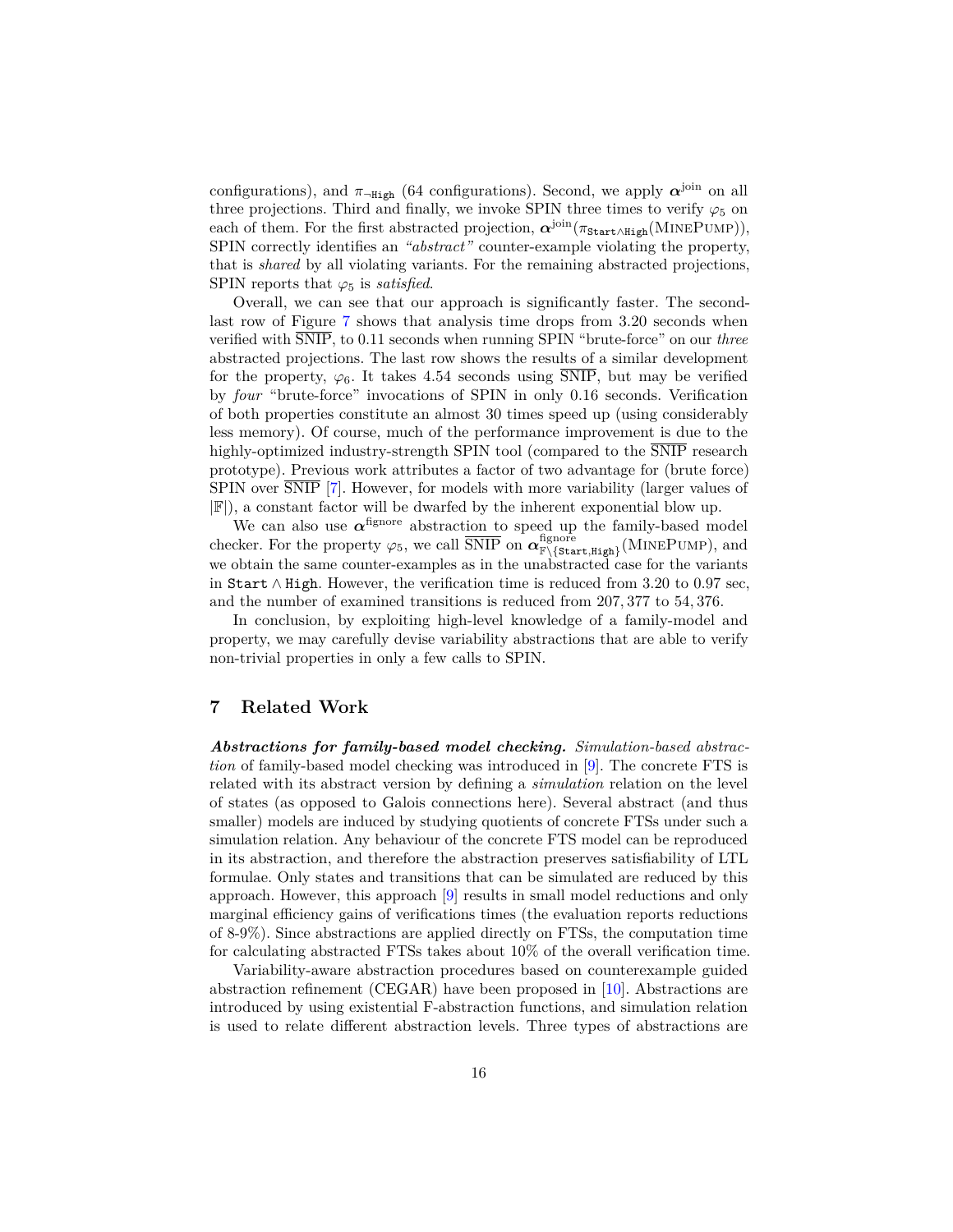considered: *state abstractions* that only merge states, *feature abstractions* that only modify the variability information, and *mixed abstractions* that combine the previous two types. Feature abstractions [\[10\]](#page-17-15) are similar to ours since they also aim to reduce variability specific information in SPLs. However, there are many differences between them. Different levels of precision of feature abstractions in [\[10\]](#page-17-15) are defined by simply enriching (resp., reducing) the sets of variants for which transitions are enabled. In contrast, our variability abstractions are capable to change not only the feature expression labels of transitions but also the sets of available features and valid configurations. Moreover, the user can use those abstractions to express various verification scenarios for their families. While the abstractions in [\[10\]](#page-17-15) are applied on feature program graphs, we apply our abstractions as preprocessor transformations directly on high-level programs thus avoiding to generate any intermediate concrete model in the memory.

*Family-based Static Analysis.* Various lifted techniques have been proposed, which *lift* existing analysis and verification techniques to work on the level of families, rather than on the level of single programs/systems. This includes lifted type checking [\[18\]](#page-17-11), lifted data-flow analysis [\[3\]](#page-17-13), lifted model checking [\[6,](#page-17-6)[7\]](#page-17-7), etc.

A formal methodology for systematic derivation of lifted data-flow analyses for program families with #ifdef-s is proposed in [\[19\]](#page-17-16). The method uses the calculational approach to abstract interpretation of Cousot [\[11\]](#page-17-5) in order to derive a directly operational lifted analysis. In [\[14\]](#page-17-17), we devise an expressive calculus of variability abstractions that are used for deriving abstracted lifted data-flow analyses. Such variability abstractions enable deliberate trading of precision for speed in lifted analysis. Hence, they tame the exponential blow-up caused by the large number of features and variants in an program family. In this work, we pursue this line of work by adapting variability abstractions in the context of lifted model checking. However, the abstractions in [\[14\]](#page-17-17) are directed at reducing the configuration space  $|\mathbb{K}|$  since the elements of the property domain are  $|\mathbb{K}|$ -sized tuples. On the other hand, the abstractions defined here aim at reducing the space of feature expressions since the variability-sensitive information in FTSs, fLTL formulae, and *f*Promela programs is encoded by using feature expressions.

## **8 Conclusion**

We have proposed variability abstractions to derive abstract model checking for families of related systems. The abstractions are applied before model generation directly on *f*Promela programs. The evaluation confirms that interesting properties can be efficiently verified in this way by only a few calls to SPIN. The approach is well suited for properties that are either satisfied by all variants, or unsatisfied for small number of features.

## **References**

<span id="page-16-0"></span>1. Apel, S., Batory, D. S., Kästner, C., and Saake, G. *Feature-Oriented Software Product Lines - Concepts and Implementation*. Springer, 2013.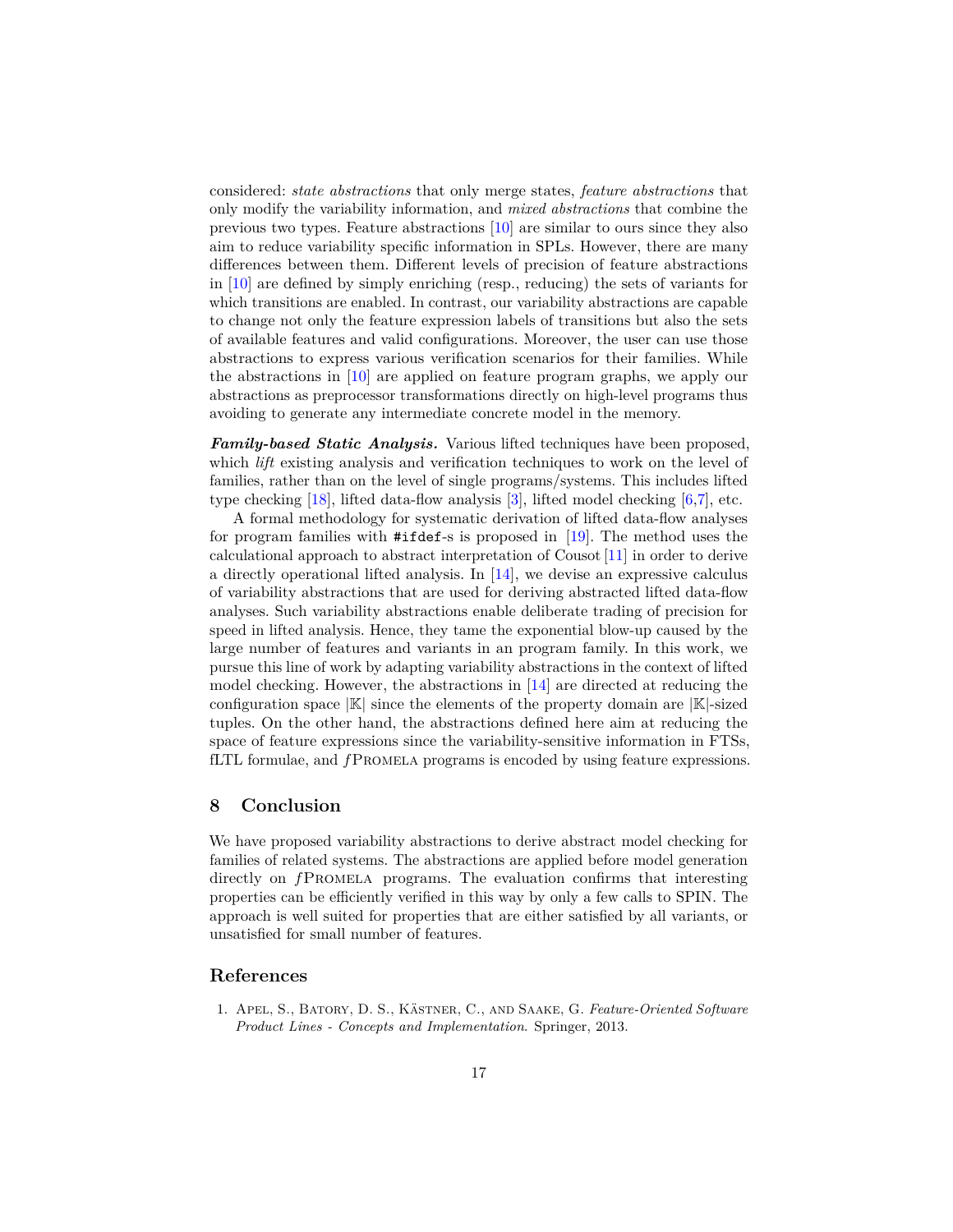- <span id="page-17-1"></span>2. Baier, C., and Katoen, J. *Principles of model checking*. MIT Press, 2008.
- <span id="page-17-13"></span>3. Brabrand, C., Ribeiro, M., Tolêdo, T., and Borba, P. Intraprocedural dataflow analysis for software product lines. In *Proceedings of the 11th International Conference on Aspect-oriented Software Development, AOSD 2012* (2012), R. Hirschfeld, É. Tanter, K. J. Sullivan, and R. P. Gabriel, Eds., ACM, pp. 13–24.
- <span id="page-17-2"></span>4. Clarke, E. M., Grumberg, O., and Long, D. E. Model checking and abstraction. *ACM Trans. Program. Lang. Syst. 16*, 5 (1994), 1512–1542.
- <span id="page-17-12"></span>5. Classen, A., Boucher, Q., and Heymans, P. A text-based approach to feature modelling: Syntax and semantics of TVL. *Sci. Comput. Program. 76*, 12 (2011), 1130–1143.
- <span id="page-17-6"></span>6. Classen, A., Cordy, M., Heymans, P., Legay, A., and Schobbens, P. Model checking software product lines with SNIP. *STTT 14*, 5 (2012), 589–612.
- <span id="page-17-7"></span>7. Classen, A., Cordy, M., Schobbens, P., Heymans, P., Legay, A., and Raskin, J. Featured transition systems: Foundations for verifying variabilityintensive systems and their application to LTL model checking. *IEEE Trans. Software Eng. 39*, 8 (2013), 1069–1089.
- <span id="page-17-0"></span>8. Clements, P., and Northrop, L. *Software Product Lines: Practices and Patterns*. Addison-Wesley, 2001.
- <span id="page-17-14"></span>9. Cordy, M., Classen, A., Perrouin, G., Schobbens, P., Heymans, P., and Legay, A. Simulation-based abstractions for software product-line model checking. In *34th International Conference on Software Engineering, ICSE 2012* (2012), M. Glinz, G. C. Murphy, and M. Pezzè, Eds., IEEE, pp. 672–682.
- <span id="page-17-15"></span>10. Cordy, M., Heymans, P., Legay, A., Schobbens, P., Dawagne, B., and Leucker, M. Counterexample guided abstraction refinement of product-line behavioural models. In *Proceedings of the 22nd ACM SIGSOFT International Symposium on Foundations of Software Engineering, (FSE-22)* (2014), S. Cheung, A. Orso, and M. D. Storey, Eds., ACM, pp. 190–201.
- <span id="page-17-5"></span>11. Cousot, P. The calculational design of a generic abstract interpreter. In *Calculational System Design*, M. Broy and R. Steinbrüggen, Eds. NATO ASI Series F. IOS Press, Amsterdam, 1999.
- <span id="page-17-9"></span>12. Czarnecki, K., and Antkiewicz, M. Mapping features to models: A template approach based on superimposed variants. In *Generative Programming and Component Engineering, 4th Int. Conf., GPCE 2005* (2005), vol. 3676 of *LNCS*, pp. 422–437.
- <span id="page-17-3"></span>13. Dams, D., Gerth, R., and Grumberg, O. Abstract interpretation of reactive systems. *ACM Trans. Program. Lang. Syst. 19*, 2 (1997), 253–291.
- <span id="page-17-17"></span>14. Dimovski, A., Brabrand, C., and Wąsowski, A. Variability abstractions: Trading precision for speed in family-based analyses. In *ECOOP 2015 - Object-Oriented Programming - 29th European Conference* (2015), p. To appear.
- <span id="page-17-4"></span>15. Gallardo, M., Martínez, J., Merino, P., and Pimentel, E. aspin: A tool for abstract model checking. *STTT 5*, 2-3 (2004), 165–184.
- <span id="page-17-8"></span>16. Holzmann, G. J. *The SPIN Model Checker - primer and reference manual*. Addison-Wesley, 2004.
- <span id="page-17-10"></span>17. Kang, K. C., Cohen, S. G., Hess, J. A., Novak, W. E., and Peterson, A. S. Feature-Oriented Domain Analysis (FODA) feasibility study. Tech. rep., Carnegie-Mellon University Software Engineering Institute, November 1990.
- <span id="page-17-11"></span>18. Kästner, C., and Apel, S. Type-checking software product lines - A formal approach. In *23rd IEEE/ACM International Conference on Automated Software Engineering (ASE) 2008)* (2008), IEEE, pp. 258–267.
- <span id="page-17-16"></span>19. Midtgaard, J., Brabrand, C., and Wasowski, A. Systematic derivation of static analyses for software product lines. In *13th Int. Conf. on MODULARITY '14* (2014), pp. 181–192.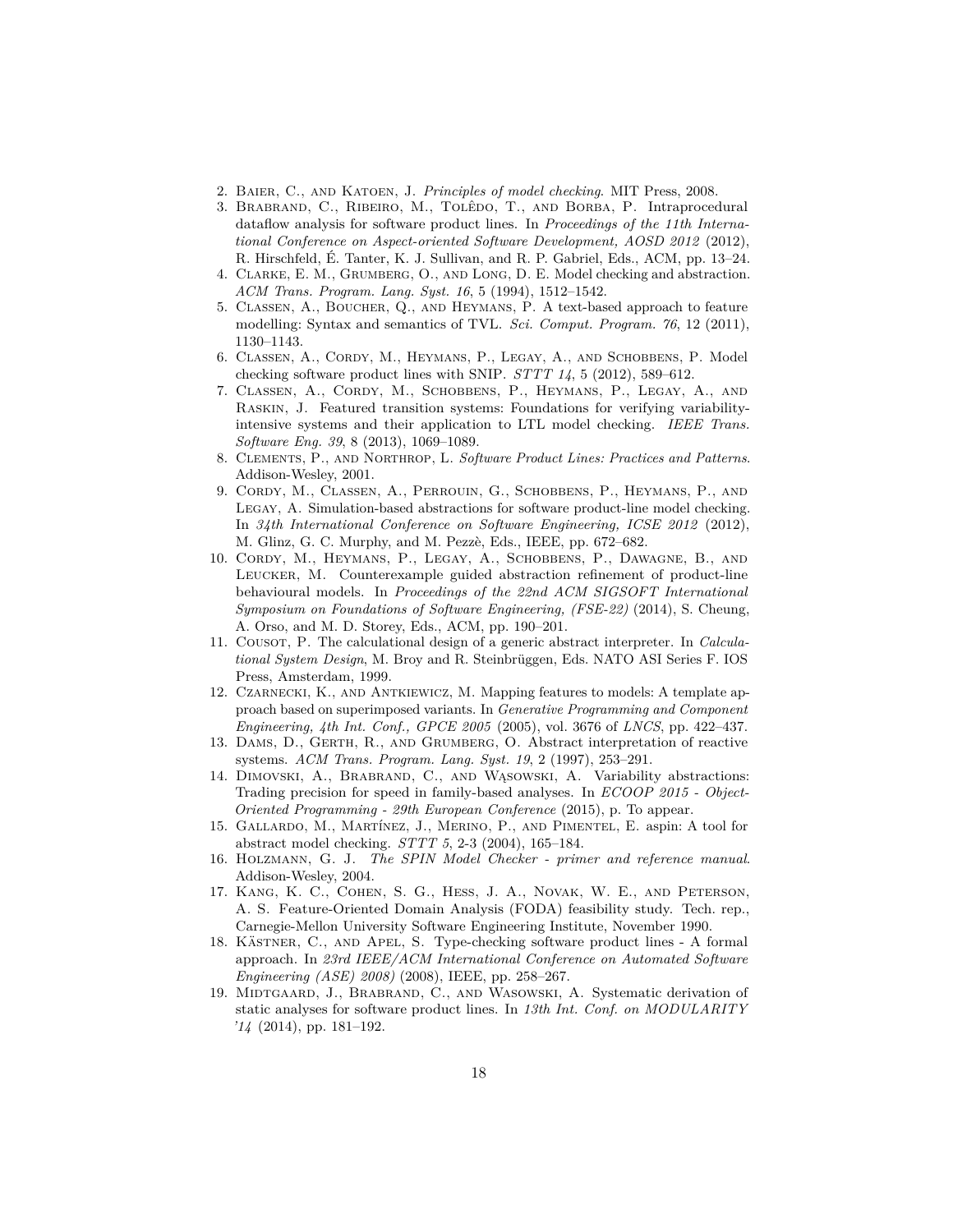#### **Note to the reviewers:**

The remaining part of the document contains supplementary material purely for your convenience, to aid the evaluation process. It presents no new results, and is not intended to be published in the conference proceedings.

# <span id="page-18-0"></span>**A Proofs**

*Proof (Theorem [1\)](#page-5-2).* Let  $\psi \in \text{FeatExp}(\mathbb{F})$  and  $\varphi' \in \text{FeatExp}(\emptyset)$ *.* We have:

 $\boldsymbol{\alpha}^{\mathrm{join}}(\psi) \models \varphi'$  $\iff (\exists k \in \mathbb{K}.k \models \psi \land true \models \varphi') \lor (\forall k \in \mathbb{K}.k \not\models \psi \land false \models \varphi')$ (by def. of  $\alpha^{join}$ )  $\iff (\exists k \in \mathbb{K}.k \models \psi \land \varphi' = true) \lor (\forall k \in \mathbb{K}.k \not\models \psi \land (\varphi' = true \lor \varphi' = false))$ (by def. of  $\models$ )  $\iff ((\exists k \in \mathbb{K}.k \models \psi \land \varphi' = true) \lor (\forall k \in \mathbb{K}.k \not\models \psi \land \varphi' = true)) \lor$  $(\forall k \in \mathbb{K}. k \not\models \psi \land \forall \varphi' = false)$ (by def. of  $\vee$ )  $\iff (\psi \models true \land \varphi' = true) \lor (\psi \models \bigvee$  $k\in 2^{\mathbb{F}}\backslash \mathbb{K}$  $k \wedge \varphi' = false$  (by def. of  $\models$ )  $\iff \psi \models \gamma^{\rm join}(\varphi'$ (by def. of  $\gamma^{\text{join}}$ )  $\Box$ 

*Proof (Theorem [2\)](#page-6-0).* Let  $\psi \in \text{FeatExp}(\mathbb{F})$ , and  $\varphi' \in \text{FeatExp}(\mathbb{F}\backslash\{A\})$  be in NNF.

$$
\alpha_A^{\text{figure}}(\psi) \models \varphi'
$$
\n
$$
\iff \psi[l_A \mapsto true] \models \varphi'
$$
\n
$$
\iff \psi \models (\varphi' \land A) \lor (\varphi' \land \neg A)
$$
\n
$$
\iff \psi \models \gamma_A^{\text{figure}}(\varphi')
$$
\n
$$
\iff \psi \models \gamma_A^{\text{figure}}(\varphi')
$$
\n
$$
\text{(by define 2 in App. A)}
$$
\n
$$
\text{(by def. of } \gamma_A^{\text{figure}})
$$

<span id="page-18-1"></span>**Lemma 2.** Let  $\psi$  and  $\varphi'$  be in NNF.  $\psi[l_A \mapsto true] \models \varphi'$  iff  $\psi \models (\varphi' \wedge A) \vee (\varphi' \wedge A)$  $\neg A)$ .

*Proof.* By induction on the structure of *ψ*.

**Case**  $\psi = A$ **:** Consider the 'if' direction. By assumption, we have  $true \models \varphi'$ , which means that  $\varphi'$  is valid. Then  $A \models (\varphi' \land A)$ , so it follows  $A \models (\varphi' \land A)$ *A*)  $\vee$  ( $\varphi' \wedge \neg A$ ). The opposite direction is similar.

**Case**  $\psi = \neg A$ : is analogous to the previous one.

**Case**  $\psi = \psi_1 \wedge \psi_2$ : Consider the 'if' direction. By assumption, we have  $\psi_1[l_A \mapsto$  $true] \models \varphi'$  and  $\psi_2[l_A \mapsto true] \models \varphi'.$  By IH, we have  $\psi_1 \models (\varphi' \land A) \lor (\varphi' \land \neg A)$ and  $\psi_2 \models (\varphi' \land A) \lor (\varphi' \land \neg A)$ . It follows  $\psi_1 \land \psi_2 \models (\varphi' \land A) \lor (\varphi' \land \neg A)$ . The opposite direction is similar.